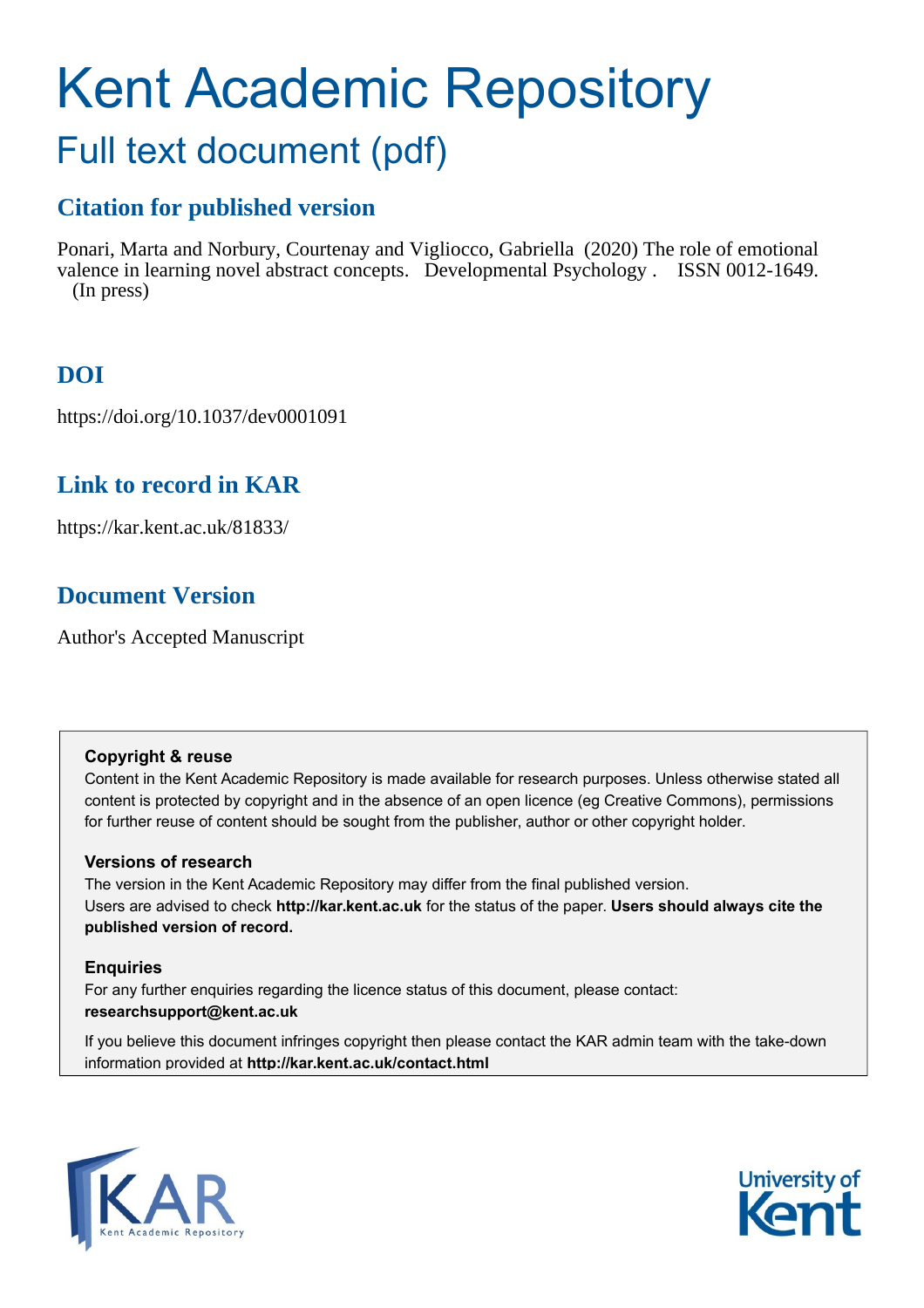Final manuscript, as accepted for publication on Developmental Psychology.

**© 2020, American Psychological Association. This paper is not the copy of record and may not exactly replicate the final, authoritative version of the article. Please do not copy or cite without authors' permission. The final article will be available, upon publication, via its DOI: 10.1037/dev0001091**

The role of emotional valence in learning novel abstract concepts

Marta Ponari<sup>a</sup>, Courtenay Frazier Norbury<sup>b</sup>, Gabriella Vigliocco<sup>c</sup>

<sup>a</sup> School of Psychology, University of Kent, Canterbury CT2 7NP, Kent, UK.

<sup>b</sup> Psychology and Language Sciences, University College London, UK.

<sup>c</sup> Department of Experimental Psychology, University College London, UK.

Corresponding author: Marta Ponari, School of Psychology, University of Kent,

Canterbury CT2 7NP, Kent, UK. Contact: [m.ponari@kent.ac.uk,](mailto:m.ponari@kent.ac.uk) +44 (0)1227 82

7411

Declarations of interest: none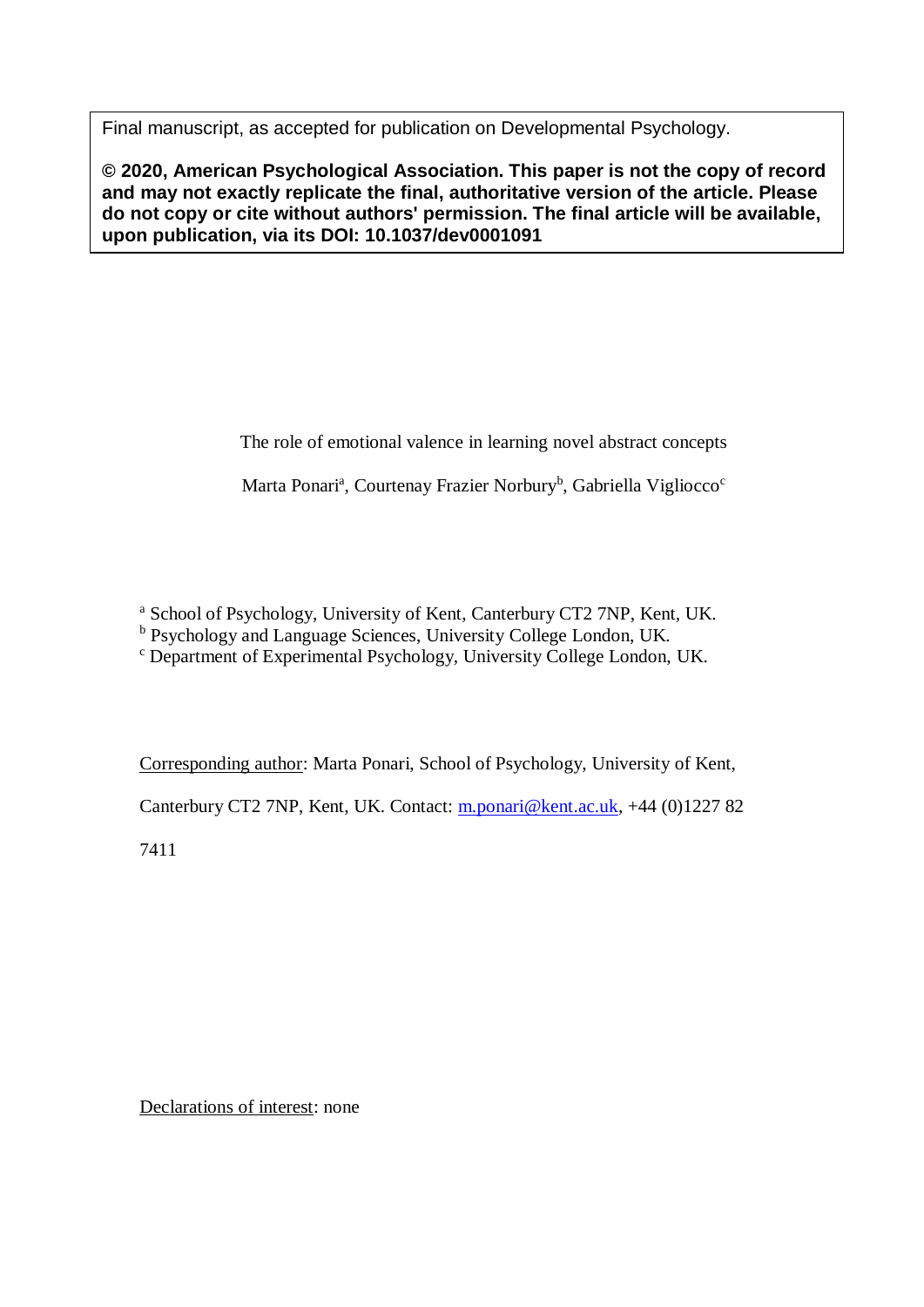#### Abstract

A recent study by Ponari et al. (2017), showed that emotional valence (i.e., whether a word evokes positive, negative or no affect) predicts age-of-acquisition ratings, and that up to the age of 8-9, children know abstract emotional words better than neutral ones. On the basis of these findings, emotional valence has been argued to provide a bootstrapping mechanism for the acquisition of abstract concepts. However, no previous work has directly assessed whether words' valence, or valence of the context in which words are used, facilitates learning of unknown abstract words. Here, we investigate whether valence supports acquisition of novel abstract concepts. Seven to 10 years old children were taught novel abstract words and concepts (words typically learnt at an older age and that children did not know); words were either valenced (positive or negative) or neutral. We also manipulated the context in which words were presented: for one group of children, the teaching strategy emphasised emotional information; for the other, it emphasised encyclopaedic, non-emotional information. Abstract words with emotional valence were learnt better than neutral abstract words by children up to the age of 8-9, replicating previous findings; no effect of teaching strategy was found. These results indicate that emotional valence supports abstract concepts acquisition, and further suggest that it is the valence information intrinsic to the word's meaning to have a role, rather than the valence of the context in which the word is learnt.

Keywords: vocabulary acquisition; abstract concepts; children; emotional valence.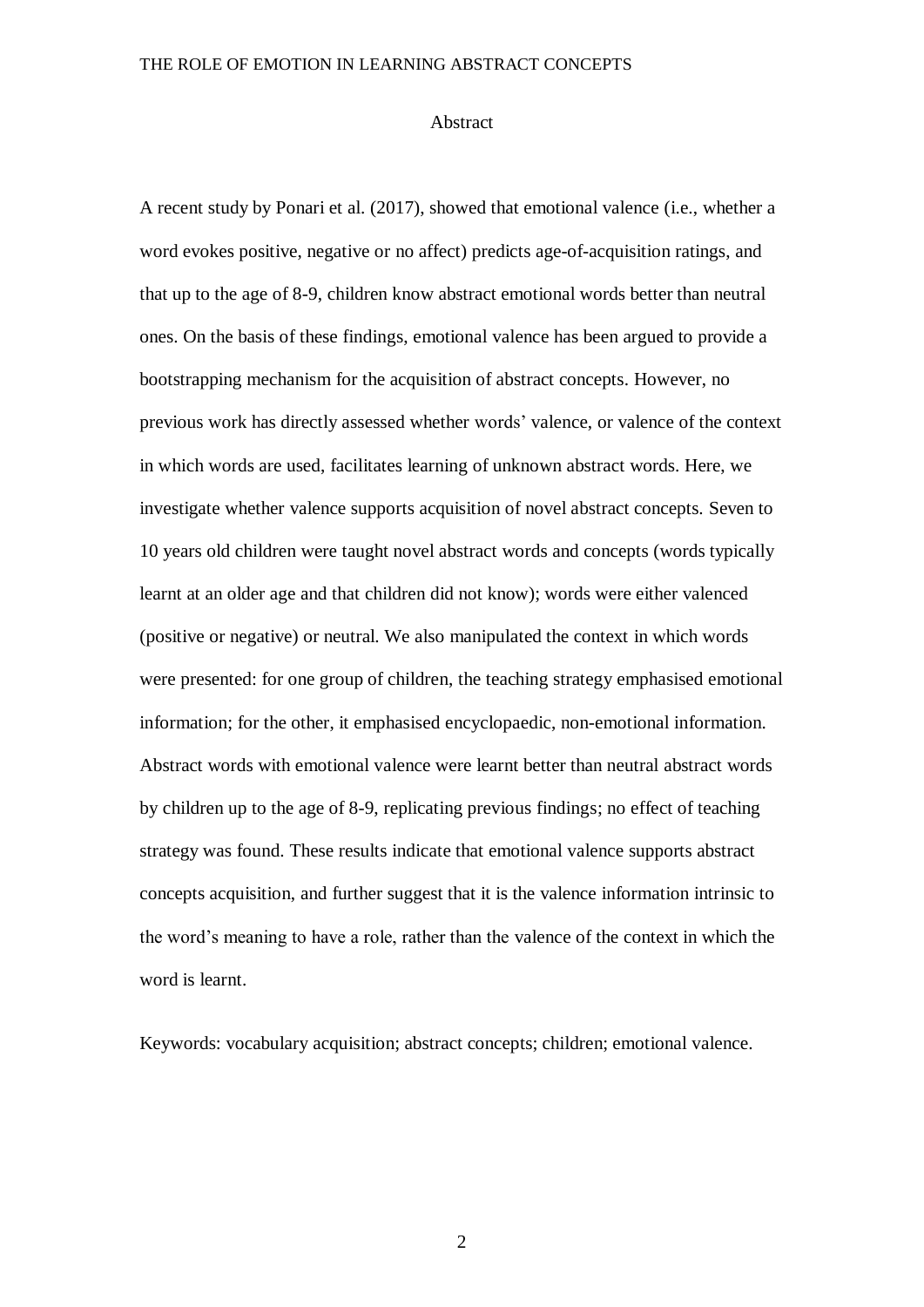The role of emotional valence in learning novel abstract concepts

Despite its apparent simplicity, learning words presents several challenges: for words referring to physical entities, the referent is rarely present in the visual scene in isolation. In such cases, children can use social and communicative cues to learn the meaning of the word, e.g. when the caregiver looks or points at the referent (Baldwin, 1991), or picks it up to isolate it from the visual background (Morse, Benitez, Belpaeme, Cangelosi & Smith, 2015). Referents are also often not present in the physical environment, as they can be spatially or temporally displaced. Crucially, some words do not have a tangible referent at all, as they refer to abstract concepts, which are characterized by a lack of unique physical features, such as form, colour and texture and hence lack a clearly perceivable referent (Crystal, 2004). How can children learn the meaning of these words?

To date, there are no studies which specifically focus on abstract words' *learning*, with the exception of a few which are focused on emotion words (e.g. Shablack, Becker & Lindquist, 2019). However, from the literature on word processing, a number of hypotheses that provide different answers to the question above, are available. First, it has been argued that abstract concepts are primarily, if not solely, based on linguistic information while concrete concepts are grounded in sensori-motor information (e.g. the dual-coding view; Paivio, 1971, 1986). Evidence in support of this view comprises the finding that concrete concepts activate a large network of brain areas including sensori-motor areas, while processing abstract concepts has often been shown to rely almost exclusively on the so-called languagenetwork, including the superior temporal and inferior frontal cortex in the left hemisphere (Sabsevitz, Medler, Seidenberg, & Binder, 2005). At a behavioural level,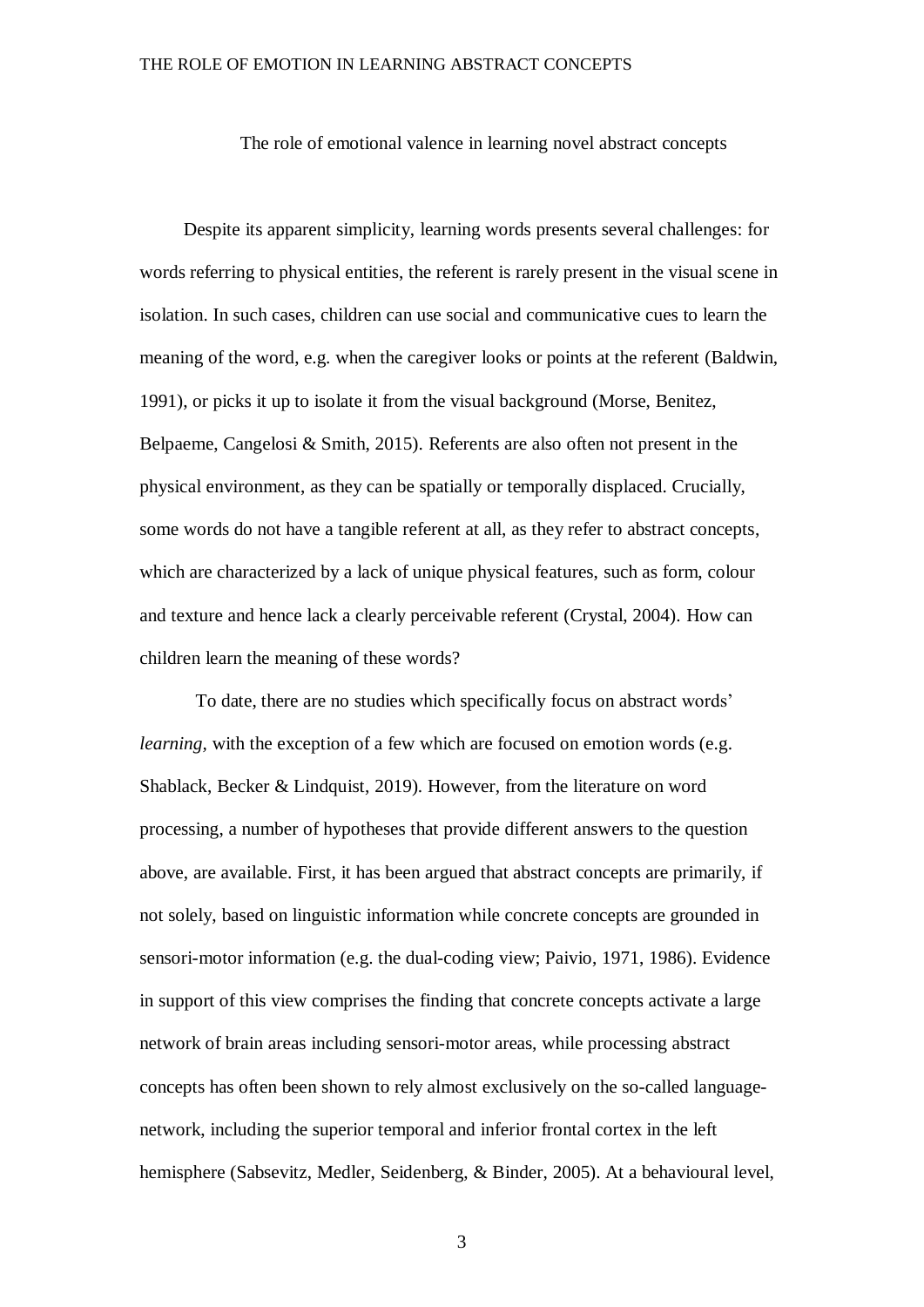lexical decision latencies for abstract concepts are found to be better predicted by the richness of the linguistic context in which the words appear rather than the number of features (including sensorimotor and perceptual features) associated with the concept, which instead predict latencies for concrete concepts (Recchia & Jones, 2012).

If linguistic information is more relevant for the representation of abstract concepts, it follows that language development is an important precursor to the acquisition of abstract words and concepts. In fact, the dominant theories of how abstract words are learned have focused on the necessity of linguistic cues. For example, the 'syntactic bootstrapping' hypothesis (Gleitman, Cassidy, Nappa, Papafragou & Trueswell, 2005), posits that young children learn abstract words when they have achieved sufficient language competence to use syntactic to semantic cooccurrences in language to map interpretations of ongoing events and states of affairs. According to this view, the syntactic structure of a sentence can provide children with cues to the meaning of "hard" words (verbs and adjectives), including abstract verbs such as "think" or "seem" (e.g. Papafragou, Cassidy & Gleitman, 2007). Consistently with this hypothesis, Shablack and colleagues (2019) found that the sentence structure '*feels about'* facilitates, at least marginally, 3-5 year old children's understanding of novel emotion adjectives, in the absence of other contextual information (Shablack, Becker & Lindquist, 2019).

It is worth noting here that while syntactic information may be important to learning new abstract words, as similarity in syntactic structure can indicate similarity in meaning, the process of bootstrapping from co-occurring utterances could be purely based on probabilistic co-occurrence of given words in given contexts, without necessarily a role for syntactic structure per se (Landauer & Dumais, 1997; Griffiths, Steyvers & Tenenbaum, 2007; Andrews & Vigliocco, 2009). Such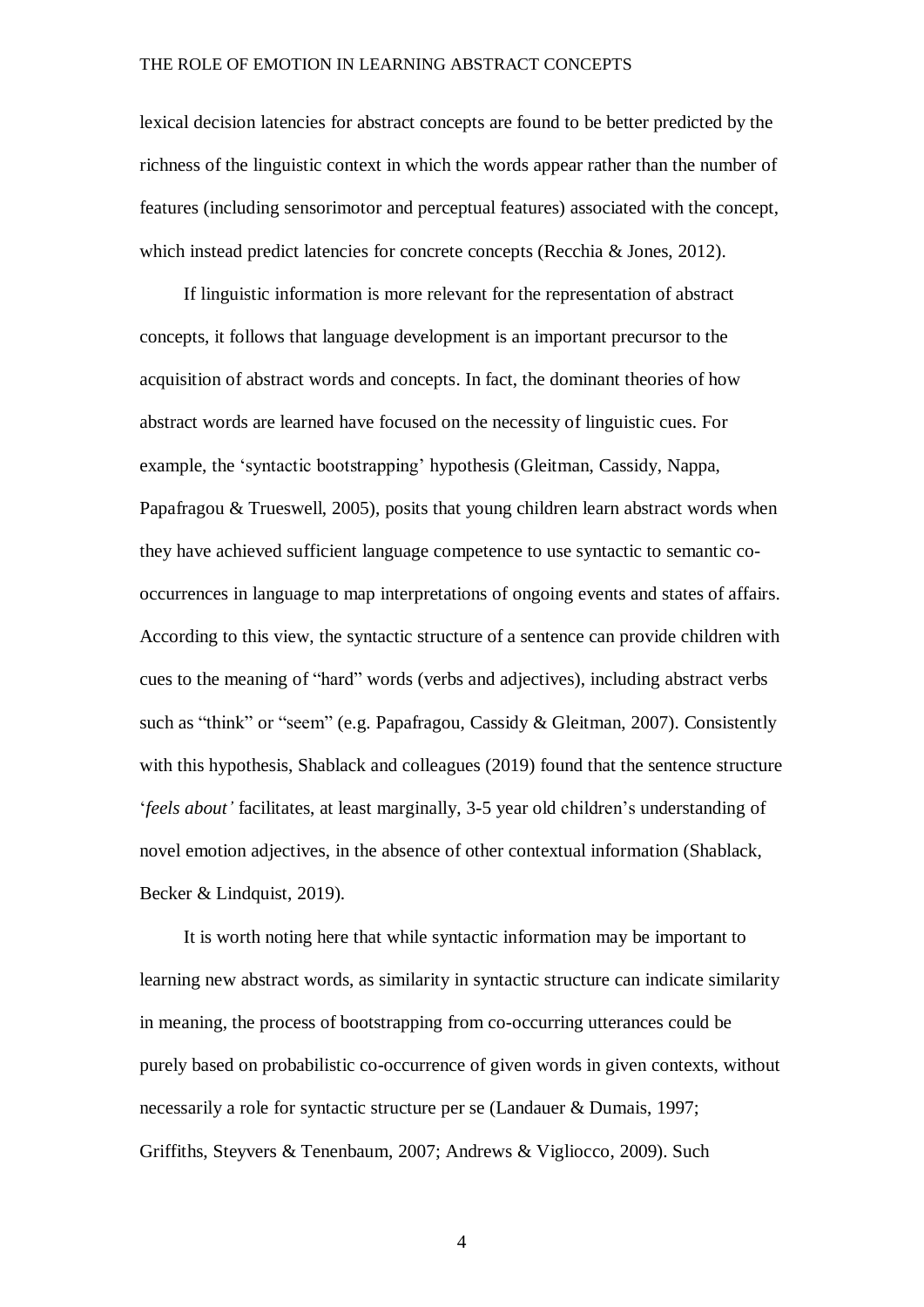probabilistic accounts of word learning posit that adults and children can extract the meaning of new words from their statistical distribution across the language. Either way, this general view maintains that linguistic context is necessary, and possibly sufficient, to support acquisition of abstract words and concepts. Another way linguistic development could be crucial to the acquisition of abstract concepts through social and cultural transmission. According to Gelman (2009), verbal testimony would be fundamental for children to learn concepts that cannot be acquired through sensory input. For example, deaf children of hearing parents, who are largely deprived of conversations on needs, desires, beliefs, and other mental states, exhibit a delayed development of the understanding of mental states concepts (Peterson & Siegal, 1998).

Consistent with the idea that linguistic development is an important precursor to the acquisition of abstract words and concepts, the first words in a child's vocabulary are mostly concrete nouns, while abstract words are learnt later (Kousta, Vigliocco, Vinson, Andrews & Del Campo, 2011; Ponari, Norbury & Vigliocco, 2017; Schwanenflugel, 1991). Analysing the relationship between Age of Acquisition (AoA) ratings (provided by adults) and concreteness, Ponari et al. (2017) showed that less than 10% of the vocabulary of children aged 4 is abstract; this percentage increases steadily to reach more than 40% of the total vocabulary by the age of 12, with a particularly sharp increase between the age of 6 and 9 (Ponari et al., 2017). However, inconsistent with the idea that linguistic development is the only determinant of abstract words and concepts learning, Ponari, Norbury, Rotaru, Lenci and Vigliocco (2018) demonstrated that children with developmental language disorder (DLD) are not disproportionally impaired with abstract concepts compared to concrete concepts in lexical decision and definition tasks.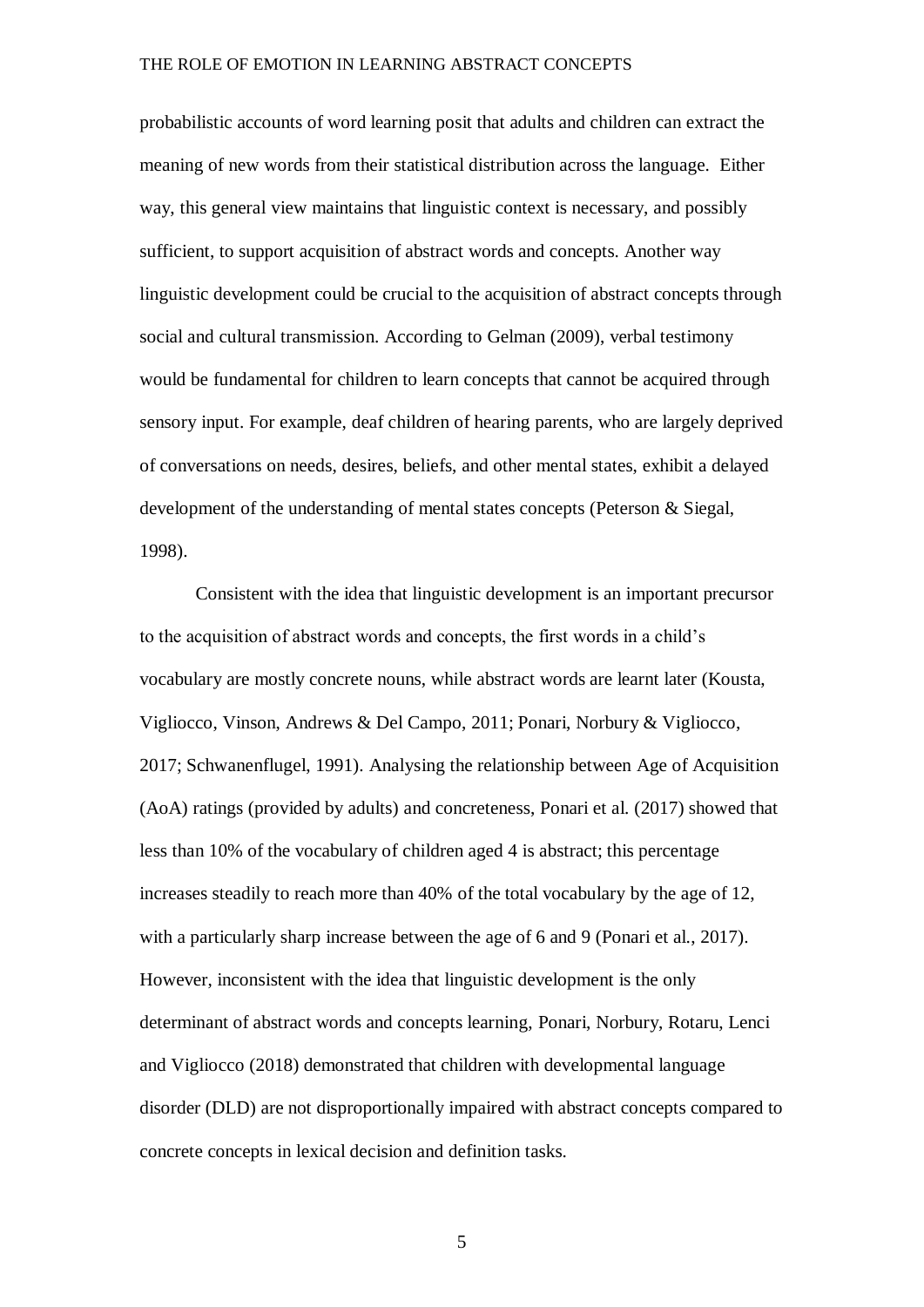Other hypotheses concerning the acquisition of abstract concepts emphasise the role of social development, e,g, the development of the ability to make inferences concerning the speaker's intentions (Tomasello, 2000); or the role of embodied and social information in conjunction with linguistic input (Borghi et al., 2017). For example, the Words as Social Tools hypothesis contends that in order to acquire abstract concepts the scaffolding offered by the physical environment has to be complemented by labels and explanations where the activation of linguistic experience would give rise to embodied effects such as subvocalization (Borghi et al., 2017). An alternative or additional mechanism for abstract concept learning that has been proposed in the literature is analogical reasoning. The hypothesis that abstract word representation is grounded on conceptual metaphors has a long history in Cognitive Linguistics (Lakoff & Johnson, 1980). In developmental studies, it has been argued that children can learn abstract and complex concepts such as "mitochondria" in analogy with more concrete examples of situations such as "power supply" (Gentner & Hoyos, 2017).

These alternative/complementary hypotheses focus on linguistic, cognitive and social development. Kousta et al (2011) provide a different hypothesis, suggesting that emotion can provide a bootstrapping mechanism for learning abstract words. The starting point for this hypothesis is the observation that, statistically, abstract words are more strongly associated to emotion compared to concrete ones (i.e., most abstract words are valenced – either positive or negative; whereas concrete words tend to be neutral, Kousta et al., 2011; Vigliocco et al., 2014; Ponari et al., 2017). If most abstract words have emotional associations, then the child can use them to draw inferences about some aspects of the meaning of the word and the corresponding concept. For example, a child could learn that the word "happy" refers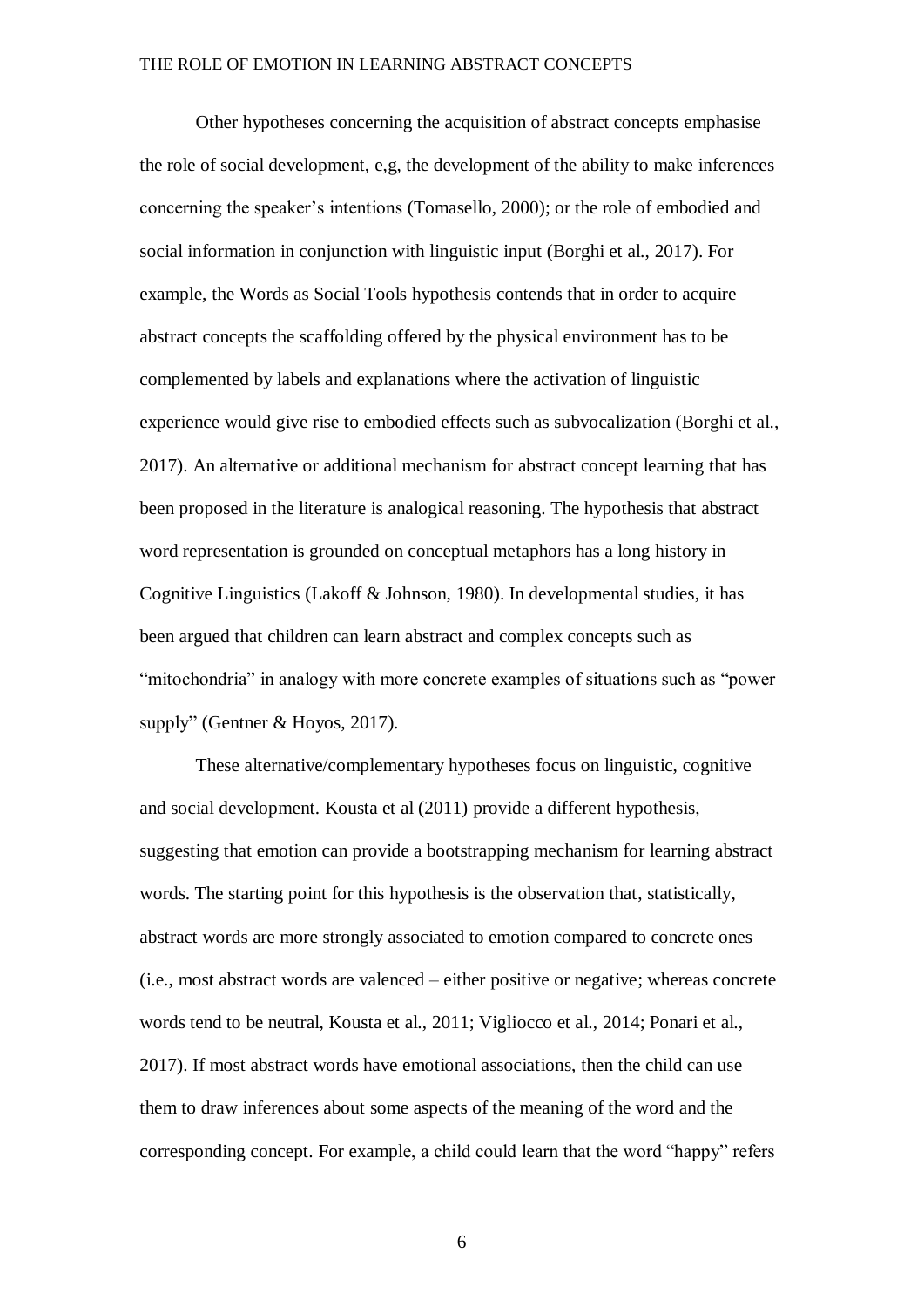to an internal state (and therefore is an abstract word) by associating the word to their own feeling and the caregiver's facial expression. Similarly, a child could learn the meaning of "danger" by associating it to the feelings induced by the caregiver's scared facial expression. Thus, in general, the child's appreciation of the emotional valence of a word as associated to a specific social context would support the inference that the word refers primarily to an internal, rather than external state (Kousta et al., 2011; also see Barsalou et al., 2018).

It is important to keep in mind here that this hypothesis remains agnostic regarding whether there is a categorical distinction between abstract and concrete concepts. The basic idea is that all concepts (spanning the range of concreteness) are made of different types of information. They differ, however, with respect to how much they are characterised by sensorimotor (external) and affective (internal) dimensions, with more concrete words being grounded primarily on sensorimotor and more abstract words being grounded on more affective information (Barsalou et al., 2018; Kousta et al., 2011; Vigliocco, Meteyard, Andrews & Kousta, 2009; see also Connell, Lynott & Banks, 2018; and Lynott et al., 2019 for an empirically based estimate of distribution of features referring to different modalities for a large number of concepts, both abstract and concrete). Some support for the hypothesis that more concrete words are grounded primarily on sensorimotor information, while more abstract words are grounded in more affective information, comes from the qualitative analysis of definitions provided by typically developing children (aged 6-12) in Ponari et al. (2018): definitions of concrete concepts included more perceptual, spatial or functional features, while those of abstract concepts included more situational and emotional features. Further evidence for the hypothesis that emotion provides grounding to abstract vocabulary development, was provided by Ponari et al. (2017).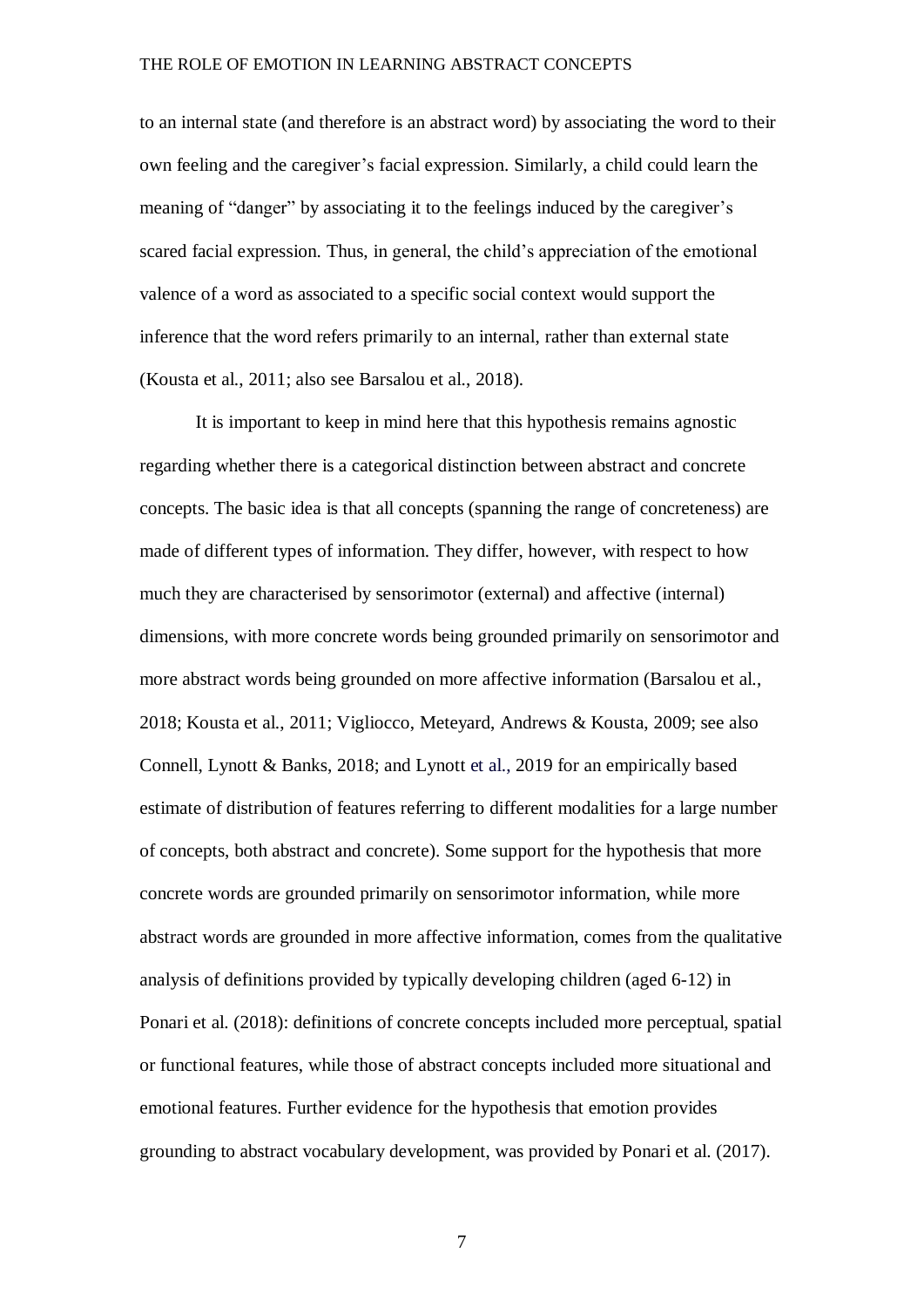First, the authors assessed the relation between AoA ratings, concreteness and valence; they found that emotionally valenced abstract words (both positive and negative) are learnt earlier than neutral abstract words. The finding that the first abstract words acquired are emotionally valenced (both positive and negative) provides support for emotion to act as a bootstrapping mechanism for the acquisition of abstract words. Furthermore, using an auditory lexical decision task, the authors found greater accuracy for positively valenced abstract words relative to neutral. Crucially, such advantage for valenced words was found for children up to 8-9 years old, but not for older (10-12 years) children. On the basis of the converging evidence from database analyses and experimental data, the authors argued for emotional bootstrapping: valence provides a critical cue to the meaning of abstract words (as referring to internal states), particularly until the age of 9 (Ponari et al., 2017). After this age, Ponari and colleagues speculated that learning of abstract words and concepts can be more reliant on other mechanisms. For example, children could use the statistical information in language, along the lines as discussed above. In contrast to younger children, 9 years olds have amassed sufficient linguistic data (e.g., they are by now avid and skilled readers) to fully take advantage of the statistical information about words' meaning from discourse, as well as explicitly learn new vocabulary in educational settings. These language-based mechanisms would allow for the development of more fine-grained representation for concepts (regardless of concreteness) supplementing the more basic embodied mechanisms based on sensorimotor and affective experience (see Andrews et al., 2009).

Ponari et al.'s study, however, tested what words children *know*, and therefore it only provides indirect evidence on the role of valence in abstract word *learning*, which so far has not been addressed empirically (with the exception of words directly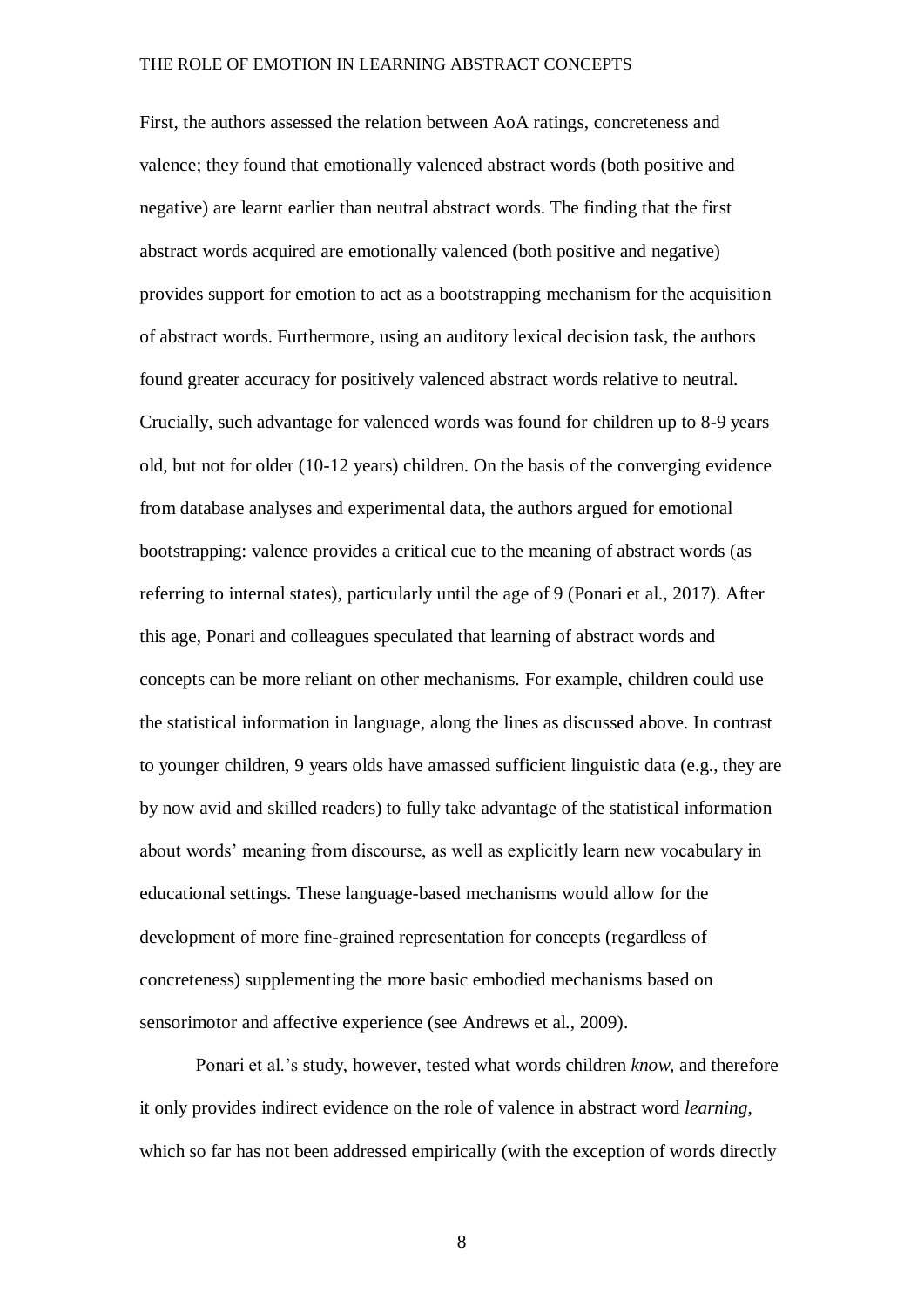referring to emotions). In the present study, we test whether the Abstract-via-Emotion hypothesis can account for learning abstract concepts, and what mechanism is at play. Children aged 7-10 were taught novel abstract concepts, either emotionally valenced or neutral. They were provided with the words' definitions, example sentences, pictures and stories, over four consecutive days. If emotional valence supports the learning of abstract concepts, at least up to the age of 8-9 as shown in Ponari et al. (2017), we expect children to learn valenced words better than neutral ones. However, from the available data, it is unclear whether the advantage for emotionally valenced abstract words is due to the intrinsic valence of the meaning of the words or the fact that, in general, valenced words are learnt in emotional contexts (i.e., the fact that a word such as "holiday" occurs in contexts in which other positive concepts are expressed). Importantly, children's understanding of novel emotion words has been shown to be affected by the situational context (Shablack et al., 2019). Furthermore, if valence acts as a bootstrapping mechanism for the acquisition of abstract words, an emotional context could not only further boost learning of valenced abstract words, but also facilitate learning of abstract words that are intrinsically neutral. Therefore here, for half of the children, we used an 'Emotional teaching strategy': children were asked to think about how the words made them feel, and they were presented with sentences and stories that included a large number of valenced words. For the other half, we used an 'Encyclopaedic teaching strategy': children were asked to think about other words with similar meaning, and they were presented with emotionally neutral sentences and stories. This manipulation allows us to assess the role of emotion in the global learning context, beyond words' definitions. If the learning context mediates the effect of emotion on abstract word learning, children taught with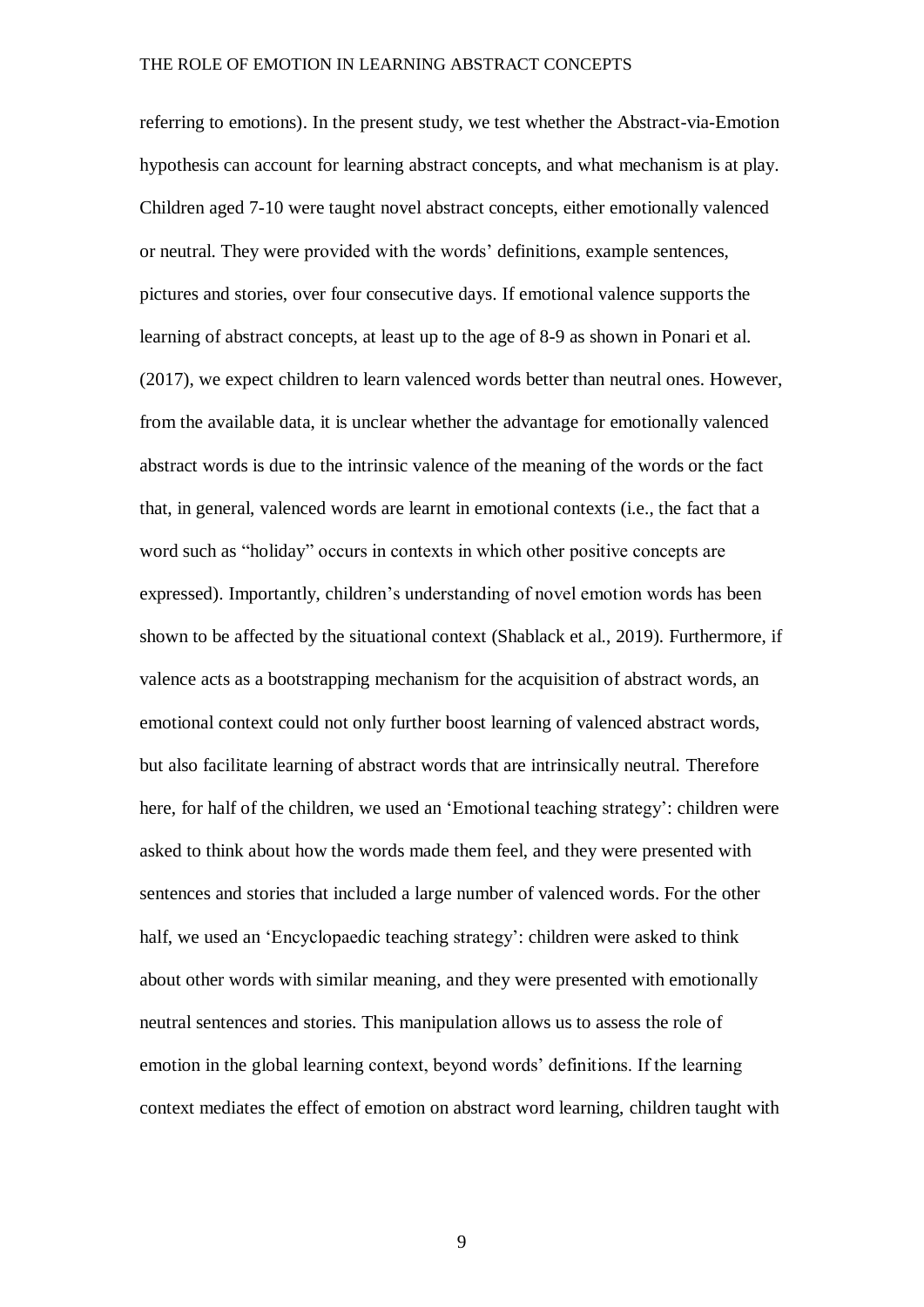the emotional strategy should learn words better than those taught with the encyclopaedic strategy.

We tested learning by asking children to write down the definitions of the words learnt, and to carry out lexical decisions. Providing definitions is a task that taps directly into the words' meaning but it is also a relatively complex task because it requires not only learning the concept but also being able to express it effectively. On the other hand, lexical decision, although does not tap directly into semantic knowledge, is an easier task that allows us to check whether children had learnt the word and therefore could distinguish taught from non-taught words.

#### **Method**

#### **Participants**

Seventy-six children aged 7-10 years (35 females, average age  $= 9.53$ , range  $=$ 7.88-10.82) were recruited from mainstream schools in Southeast England. All children were native English speakers and had no history of developmental disorders or reported special educational need. Twenty-four children were at the end of school year 3 (7-8 years old, equivalent to  $2<sup>nd</sup>$  grade elementary in the US educational system), 27 children at the end of year 4 (8-9 years old), and 25 at the end of year 5 (9-10 years old).

Children were screened for non-verbal cognitive abilities (Matrix Reasoning test of the Wechsler Abbreviated Scales of Intelligence, WASI; Wechsler, 1999) and receptive vocabulary (British Picture Vocabulary Scale, BPVS; Dunn, Dunn, Whetton, & Burley, 1997) and assigned to the 'Emotional' or 'Encyclopaedic' strategy (see 2.3 for details). Seven children did not complete testing, leaving data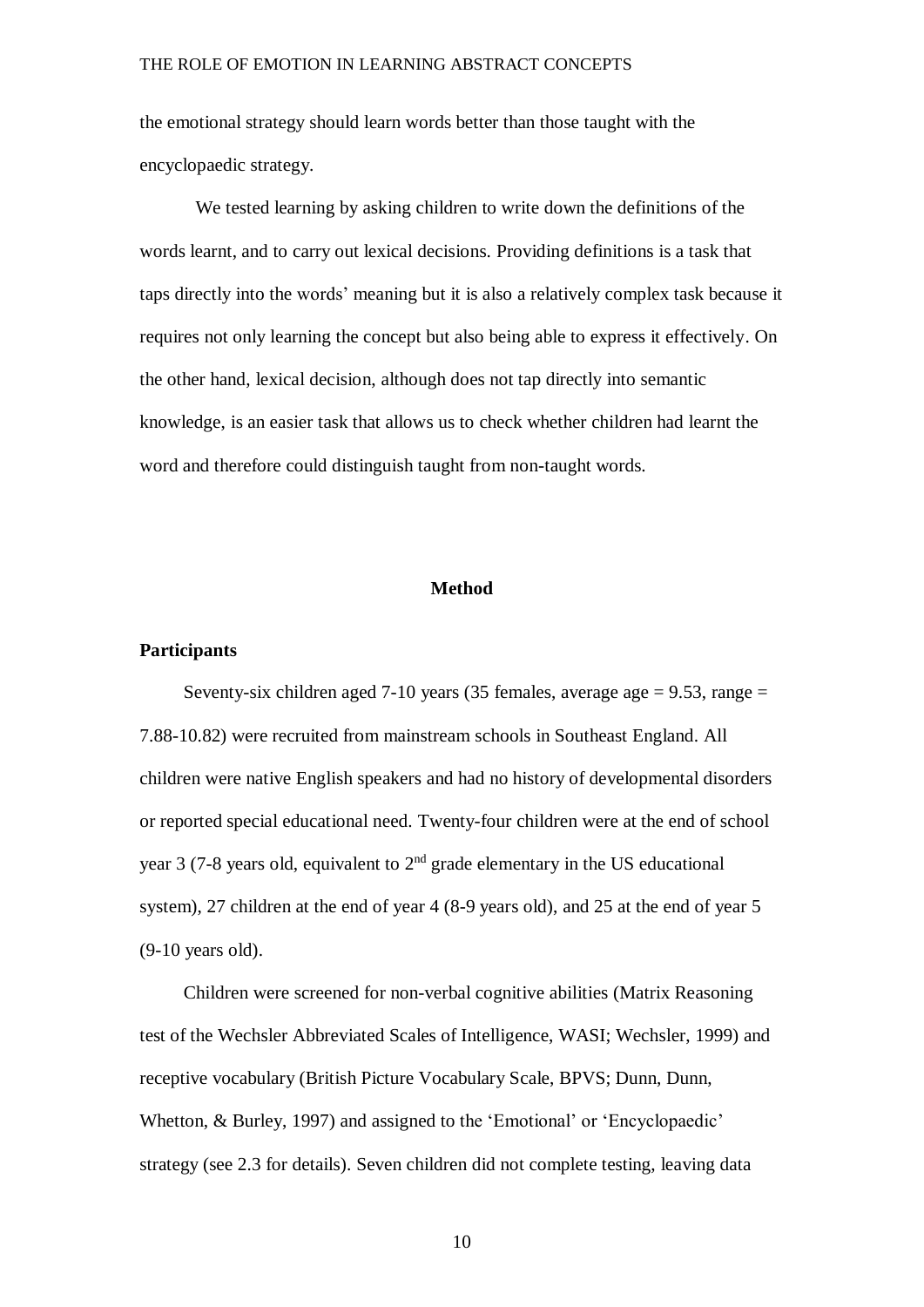from 69 children (35 emotional, 34 encyclopaedic) for analysis<sup>1</sup>. Children assigned to the two strategies did not differ for average age, vocabulary and non-verbal reasoning skills (see Table 1).

The study was approved by the University College London Research Ethics Committee (project title "How do children learn abstract concepts?"; Ref. 0143/001). Informed, written consent was obtained from the parents, and verbal assent was obtained from the children before each session.

 $\sim$  Please insert Table 1 about here  $\sim$ 

#### **Materials**

 $\overline{a}$ 

Twenty-four abstract words between 5-and 7-letter long were chosen from a pool of 3,505 words for which normative data on the following lexical variables could be obtained: Age of Acquisition (AoA) (Kuperman, Stadthagen-Gonzalez, & Brysbaert, 2012), concreteness (Brysbaert, Warriner, & Kuperman, 2014), valence (Warriner, Kuperman, & Brysbaert, 2013), and frequency taken from the CBBC channel's subtitles (a BBC channel targeted at children between 6 and 12 years of age; van Heuven, Mandera, Keuleers & Brysbaert, 2014). Selected words had an AoA  $> 10.5$  years. 12 words were selected with an emotional valence ratings were  $> 5.5$ (i.e. positive,  $N=6$ ) or < 4.5 (i.e. negative,  $N=6$ ), the remaining 12 words had valence ratings between 4.5-5.5 and were considered neutral. Emotional (positive and

<sup>&</sup>lt;sup>1</sup> A Power analysis conducted using G\*Power v.3.0.10 to determine the sample size needed to detect a moderate effect size in a repeated measures ANOVA with within-between interactions, 6 groups (3 age groups x 2 strategies) and 2 levels of the within-subject variable indicated that a total sample size of 66 would give us a power of 83% to detect a mediumsized effect. For a smaller effect, we would need over 200 children.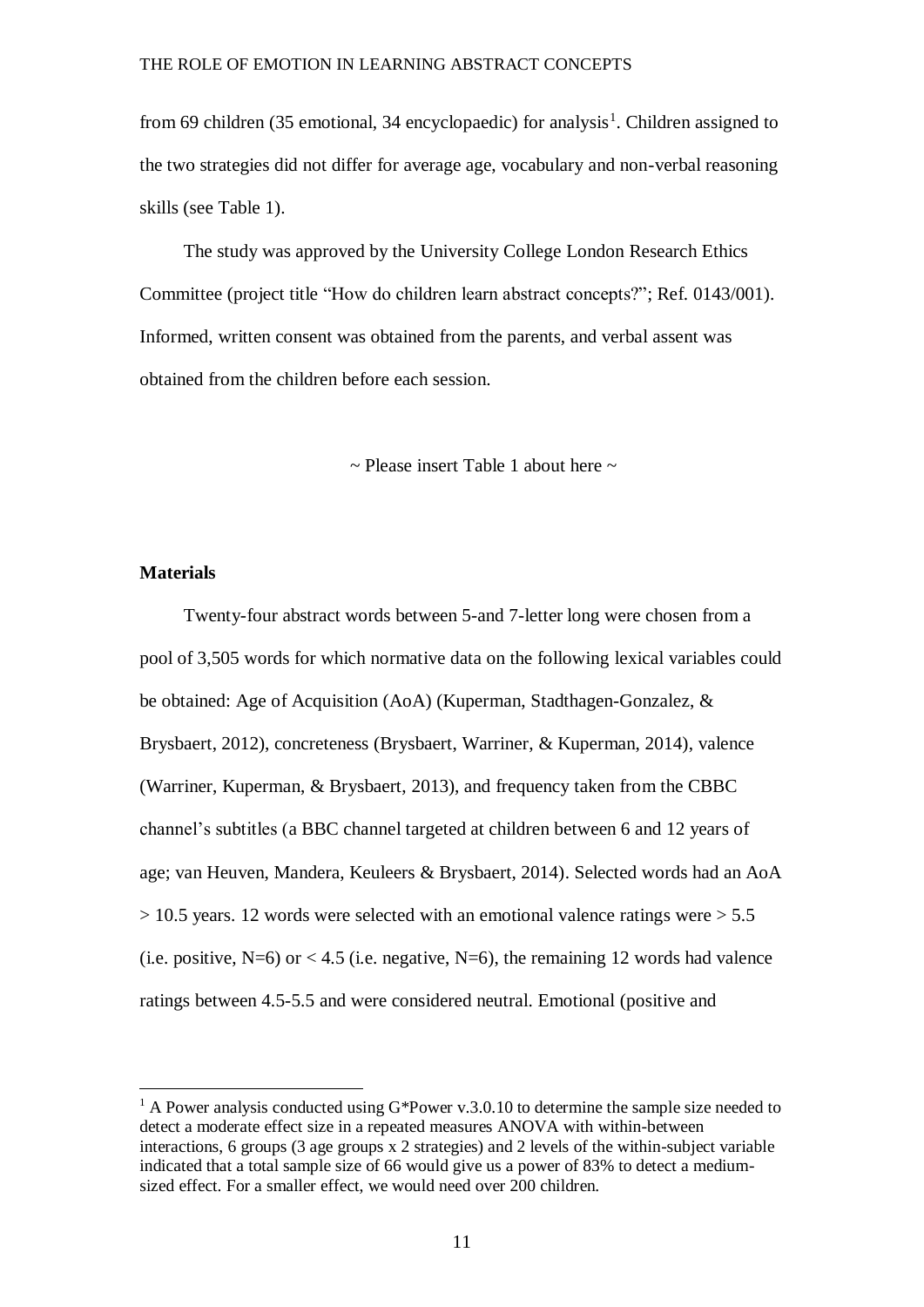negative) and neutral words were matched on the variables mentioned above (see Table 2). Words were arranged in 17 lists of 12 words, pseudo-randomly selected from the set of 24 (each word was included in at least 5 of the lists). A list of all words used is presented in Appendix A.

 $\sim$  Please insert Table 2 about here  $\sim$ 

#### **Procedure**

Teaching occurred in a quiet room in the children's schools (e.g., the school's library), in one 20-minute session per day for four consecutive days (see Figure 1), during a regular school day. Children were randomly allocated to groups of 4 based on their age (e.g. 4 children in Year 3 were taught together); each group was then randomly assigned to a teaching strategy and to one of the 17 lists. Each of the 24 words was learnt by an average of 36 children (range: 32-44). Children were blind to the experimental manipulation. Two experimenters were present in the room in each session: the main experimenter conducting the training was familiar with the Abstract-via-Emotion hypothesis, but not aware of any potential difference related to the children's age; a second experimenter was always present to observe the session and make sure there were no differences in the delivery of the training.

Each daily session on days 1-4 was scripted in order to avoid experimenters' biases, and structured in a way to maximise children's motivation to engage with the task, while at the same time giving the researchers the opportunity to reiterate the words' definitions, and to provide context for the two teaching strategies. Therefore, after an initial exposure with the words' definitions, each training day involved activities and games using the words. These were meant to make the sessions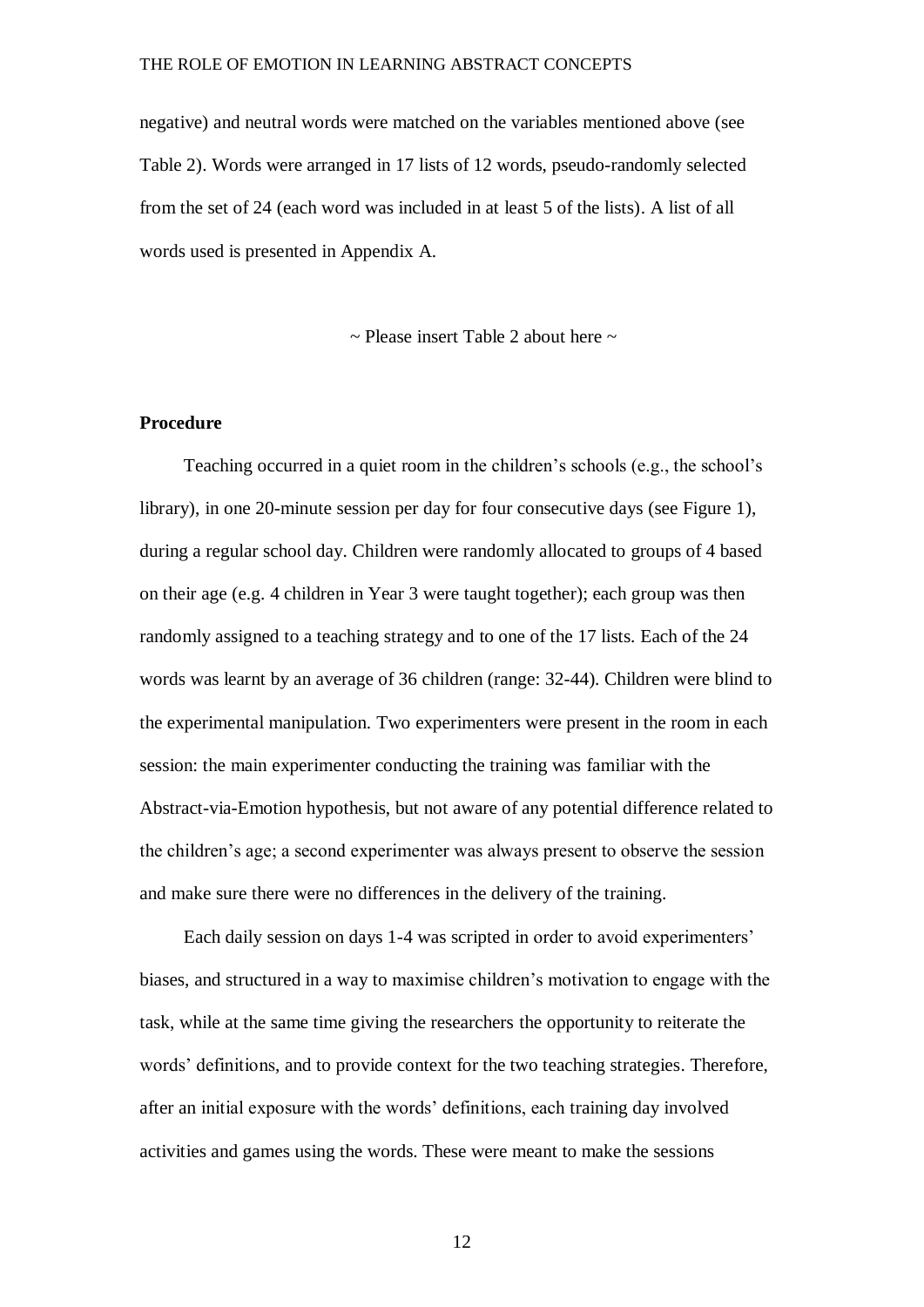engaging and fun for the children therefore performance was not recorded during these games.

 $\sim$  Please insert Figure 1 about here  $\sim$ 

**Day 1: exposure.** On day 1, children were exposed to all 12 words on their list. At the beginning of the session, each child was randomly given 3 laminated cards with a word printed on each. Each child was asked to read aloud the three words on the cards they were given, and were asked to indicate whether they already knew their meaning<sup>2</sup>. Then, they were presented with 12 slides, one at a time, containing the words on their list and their definitions (see Appendix A for the definitions provided and Figure 1a for an example slide). After going through all the definitions one by one, the children played a game of word bingo: each child was given a bingo card (A4 laminated sheets) with 9 words printed on it, randomly selected from the 12 in the list. The researcher read aloud one word at a time and first asked all the children if they could remember its meaning, then presented the definition one more time. Children who had the word on their bingo cards were asked to cross it out.

**Day 2-3-4: teaching phase.** Teaching was focused on 4 different words each day. The four children in each group were given one word-card each and they were asked to read the word aloud. Children were asked if any of them could remember the meaning of any of the 4 words from the exposure on day 1; then they were presented with the definitions again, along with example sentences that included the word, and

l

 $2$  Only on three occasions a child argued they knew one of the words, but upon further questioning it was clear they did not know the correct meaning of any of the words we used.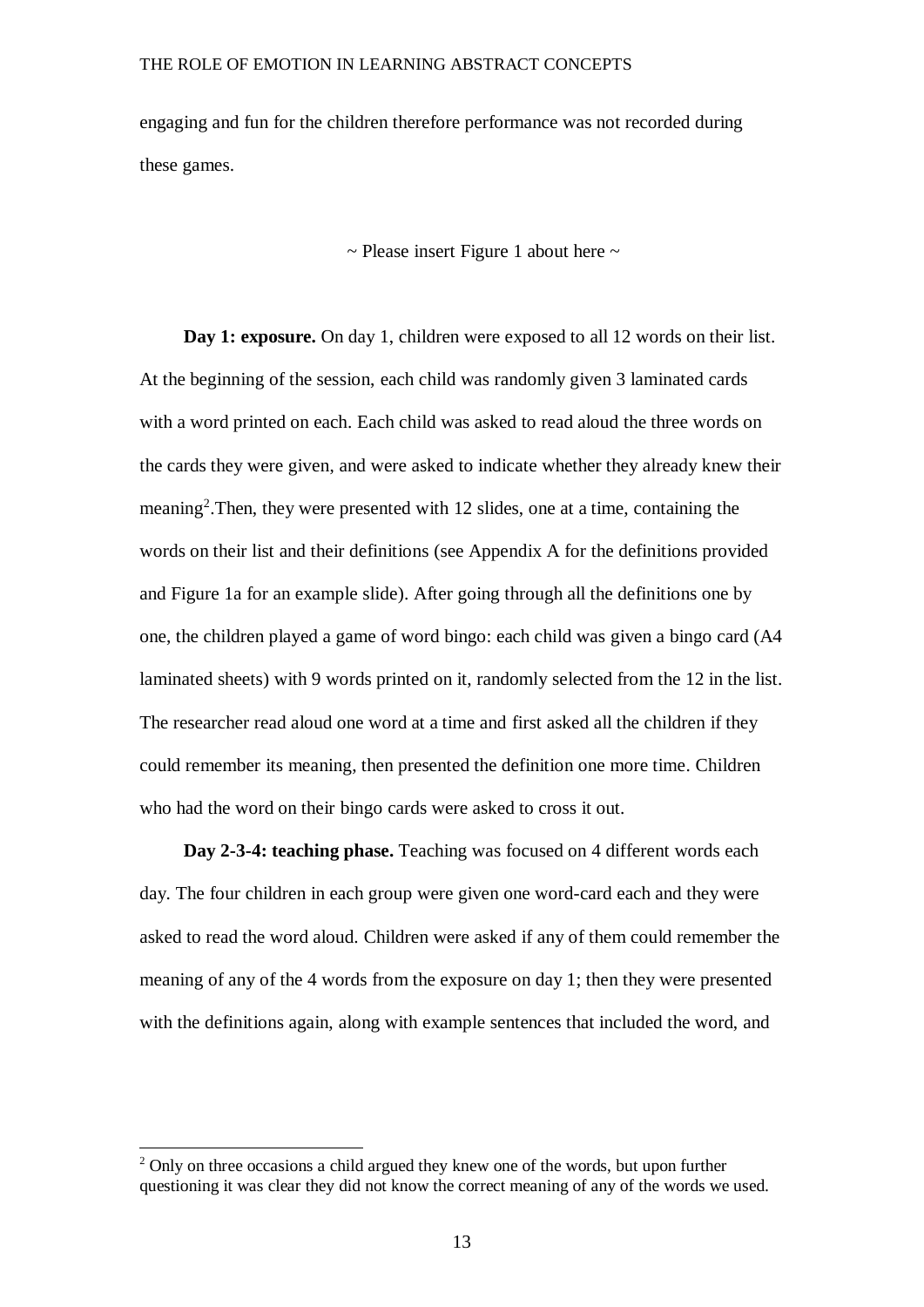with related pictures (see Figure 1b for an example of the sentences and pictures used in the Emotional Strategy group).

After going through definitions and example sentences for all 4 words, children were presented with a story in which the four target words were replaced by gaps. The stories were printed on a laminated A3 sheet; the four cards containing the words trained on the day were aligned at the bottom of the laminated sheet. The researcher read the story aloud once through the end, indicating the gaps. Then, the story was read again and when a gap was reached, the children were asked to say aloud which of the four words would fit to complete the gap. Once a word was chosen, the researcher asked the other children if they all agreed with the placement, then the card corresponding to the word was picked up and placed on the story. Once all four gaps were filled, the completed story was read aloud one more time, and the children were asked to explain why the words were placed to fill a particular gap (i.e., to recall their meaning again). Sentences and stories emphasized emotional information for children assigned to the 'Emotional strategy', or linguistic/encyclopaedic information for those assigned to the 'Encyclopaedic strategy'. In order to assess the independent contribution of words valence and teaching strategy, the overall valence of the stories and the valence of the words were orthogonally manipulated (see Appendix B for examples of the sentences, and Appendix C for examples of the stories).

Following the completion of the stories, the four laminated word-cards were again distributed to the children, who were asked to generate a sentence including the word that was given to them and tell it to the group. If a child could not generate a sentence because they could not remember the meaning of the word, the other children were asked to help. If no one could help, the definition was read again, and the child was asked again to produce a sentence. If the child could still not able to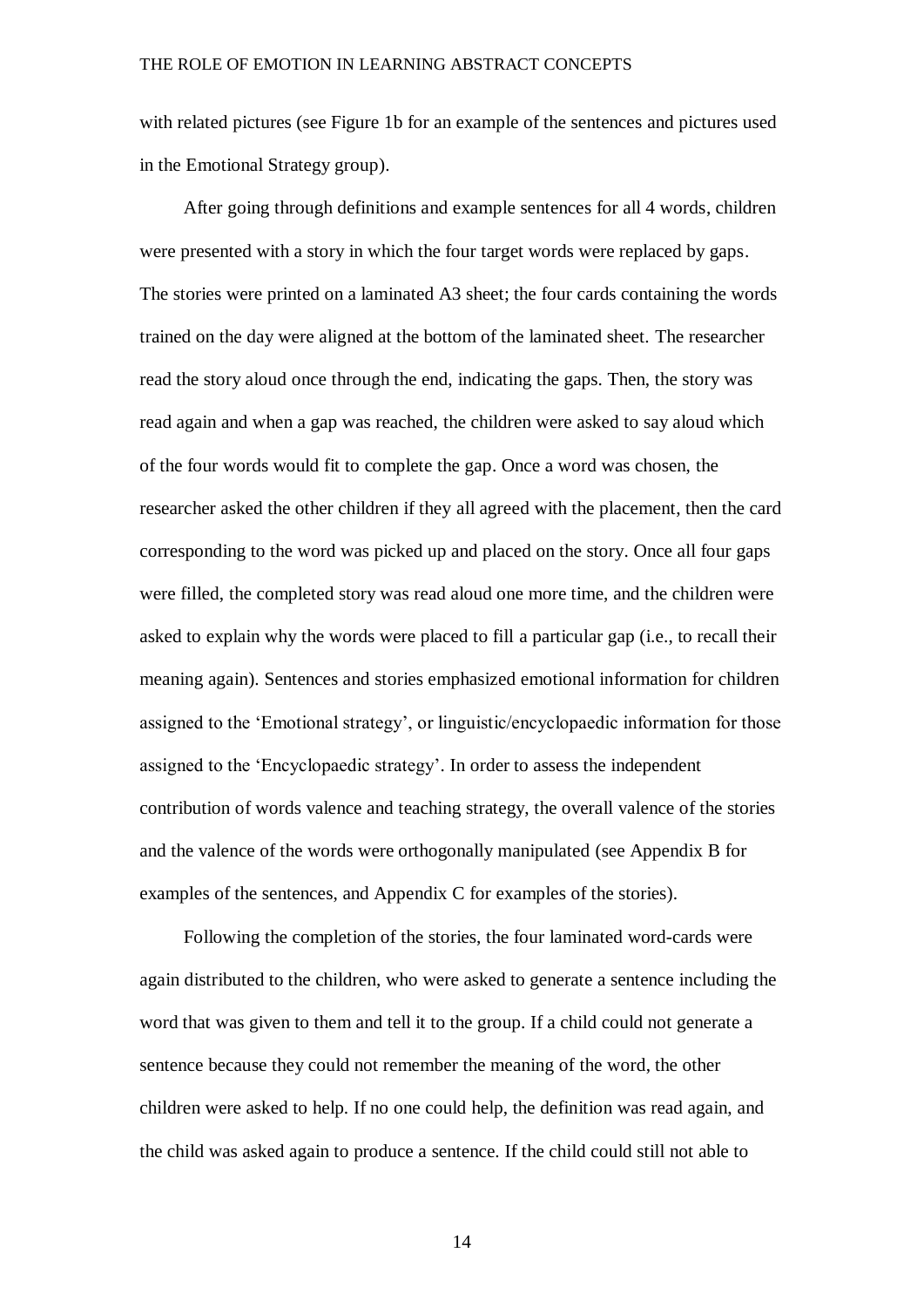generate a sentence, the other children were again allowed to help. After providing sentences for all 4 words, children were given a mind-map each to fill in. Mind maps were completed one at a time, so that all children could participate, although each child was in charge of one. The experimenter asked each child: 1) to say aloud and write down the meaning of the word; 2) to mention and write down a place or situation in which they might hear/read that word; 3) another word similar in meaning (for the encyclopaedic strategy) or how the word would make them feel (for the emotional strategy). Once the four mind-maps were all completed, all children were given the time to draw a picture related to the word on their card.

**Day 5: testing.** Learning was tested using pen-and-paper tests. First, children were presented with a list including all 24 words (12 learnt, 12 non-trained words) randomly intermixed with 24 nonwords, and asked to perform lexical decisions ("Is this a real word?"). Then, children were presented with all 24 words, and asked to write a definition next to the words they knew, and leave the ones they did not know blank.

#### **Scoring of definitions**

The definitions provided to the words children had been exposed to in the learning phase were scored by two independent researchers blind to the study hypotheses and age of the children, according to the Wechsler Intelligence Scale for Children (WISC) vocabulary sub-test scoring criteria (Wechsler, 2014). The WISC uses a 0-2 scale with the following criteria: 2 points were given to answers showing full semantic understanding of the word, being defined in a precise and unequivocal way (e.g., a garden is a plot of ground at the back of the house where you can grow flowers and play); including one or more features of the concept (e.g., a diamond is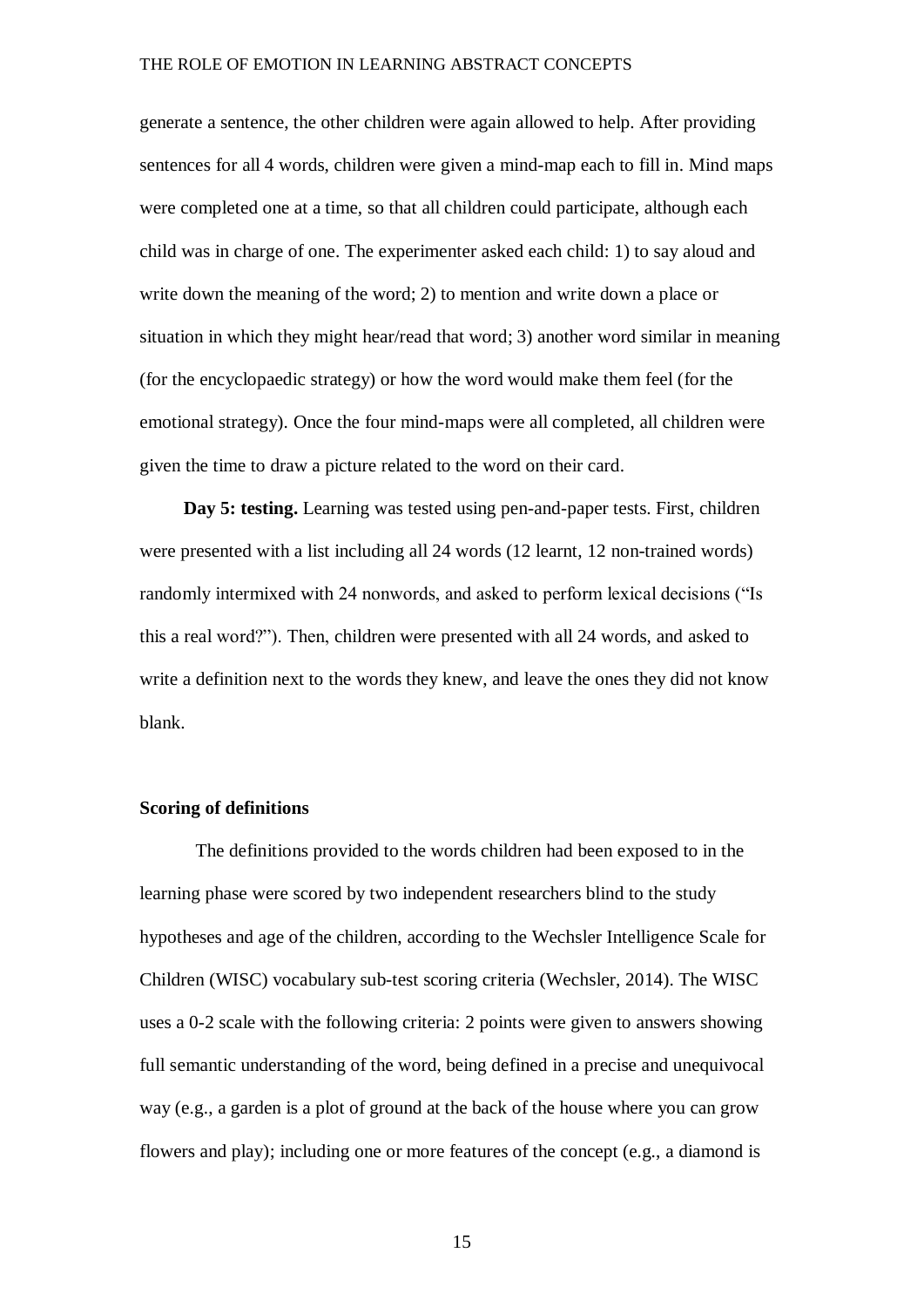very expensive and it shines); the main use or purpose (e.g., a knife is used to cut); or synonyms (e.g., join means put together). 1 point was given to correct answers that showed poverty of content (e.g., giraffe is an animal; anger is a feeling); including a minor use of purpose (e.g., evening is when we dine); or trivial features of the concept (e.g., the bicycle has a seat). 0 points were given if no answer was given; if the answer was obviously wrong; or included a repetition of the concept, suggesting the child did not understand the meaning of the word despite being familiar with its use (e.g. to take a photo).

A third independent researcher moderated instances in which the two scorers did not agree (2.5%) or only one scorer awarded a score of 0 (1.5%).

#### **Results**

#### **Lexical decision**

Lexical decision accuracy was analysed using generalised mixed-effect models (glmer) with the package 'lmerTest' (Kuznetsova, Brockhoff & Christensen, 2016) run in R Studio Version 1.2.1335 (RStudio Team, 2018). Average lexical decision accuracy is shown in Figure 2.

 $\sim$  Please insert Figure 2 about here  $\sim$ 

First, we tested the difference between taught, non-taught words and nonwords by fitting a model that included the school year  $(3, 4 \text{ and } 5) \times$  stimulus type (trained, non-trained, non-word) interaction and the main effects. There was a significant main effect of stimulus type, with non-trained words ( $\beta$  = -5.06, SE =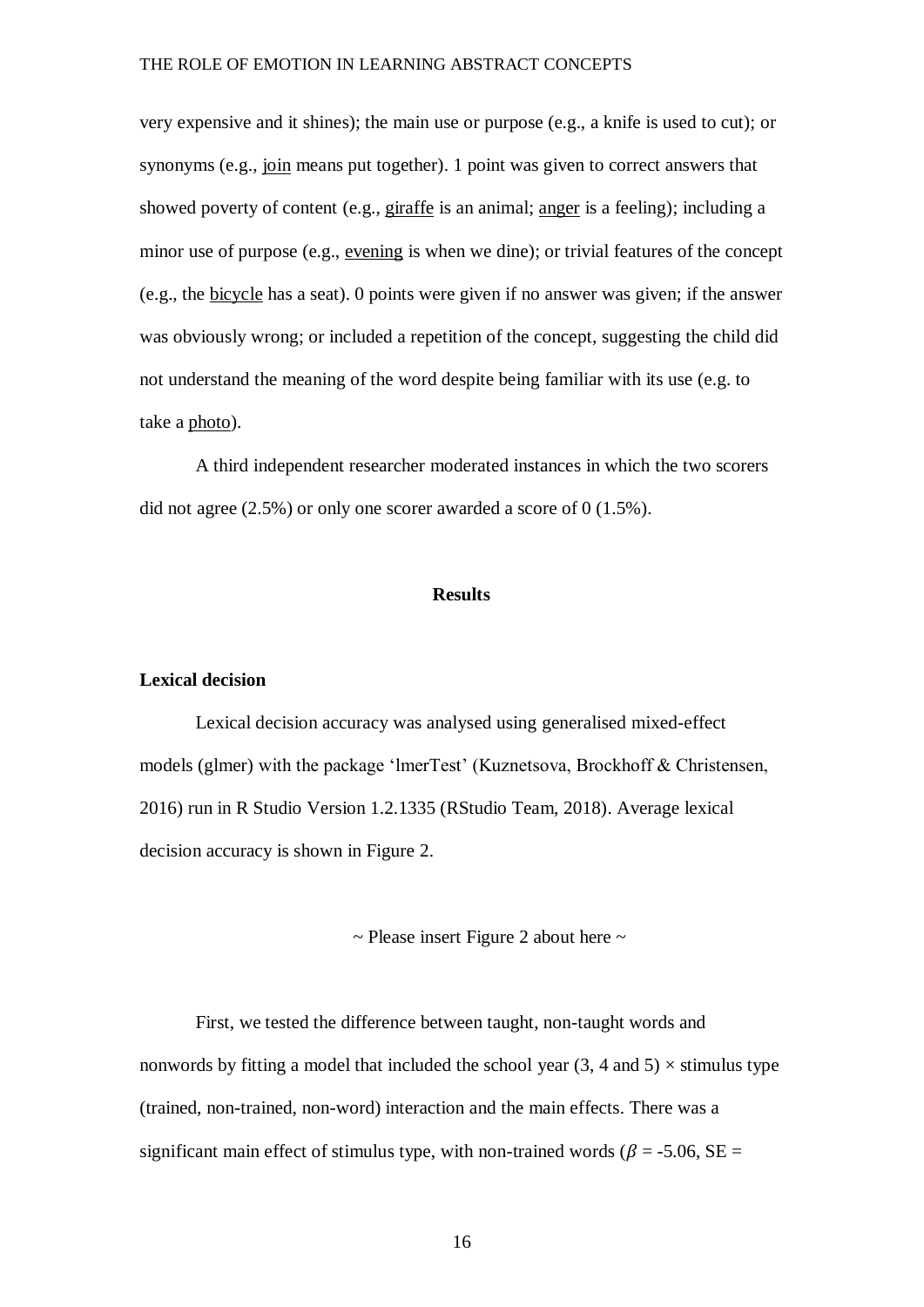0.76,  $p < .001$ ) and non-words ( $\beta = -3.54$ ,  $SE = 0.81$ ,  $p < .001$ ) being recognised less accurately than trained words. No effect of school year was found (Year 4 vs Year 3:  $\beta$  = -0.23, SE = 0.97, *p* = .813; Year 5 vs Year 3:  $\beta$  = 14.66, SE = 10.74, *p* = .989), nor any interaction involving school year (all  $p > .252$ ).

Accuracy for trained words was at ceiling for all groups (> 99%), therefore we could not assess any effect of valence or teaching strategy on lexical decision accuracy.

#### **Definitions**

Average definition scores (computed as percentage of total achievable score within each valence category), are shown in Figure 3. First, we conducted a mixed ANOVA on the definition scores with valence (neutral, valenced) as within-subject variable, and school year (3, 4 and 5) and teaching strategy (encyclopaedic, emotional) as between-subject variables. This analysis revealed a main effect of valence,  $F(1, 63) = 12.457$ ,  $p = .001$ ,  $\eta_{p}^{2} = .165$ , with valenced words (M = 41.8, SE = 3.4) defined better than neutral words  $(M = 32.4, SE = 2.9)$  and a main effect of school year,  $F(2, 63) = 5.255$ ,  $p = .008$ ,  $\eta_p^2 = .143$ , with performance significantly increasing from Year 3 ( $M = 24.5$ ,  $SE = 5.1$ ) to year 4 ( $M = 38.8$ ,  $SE = 4.8$ ), but no significant difference between Year 4 and Year 5 ( $M = 47.9$ ,  $SE = 5.2$ ). Crucially, the valence  $\times$  school year interaction was also significant,  $F(2, 63) = 4.545$ ,  $p = .014$ ,  $\eta_p^2 =$ .126. There was no significant effect of teaching strategy, nor any significant interaction including this variable (all  $ps > .05$ ). We explored the valence  $\times$  school year interaction by looking at the effect of valence separately in each school year. Valence significantly affected performance of Year 3 ( $M_{val} = 33.39$ ,  $SE_{val} = 21.78$ ;  $M_{\text{neu}} = 15.67$ ,  $SE_{\text{neu}} = 16.63$ ;  $t(21) = -4.202$ ,  $p < .001$ ) and Year 4 children ( $M_{\text{val}} =$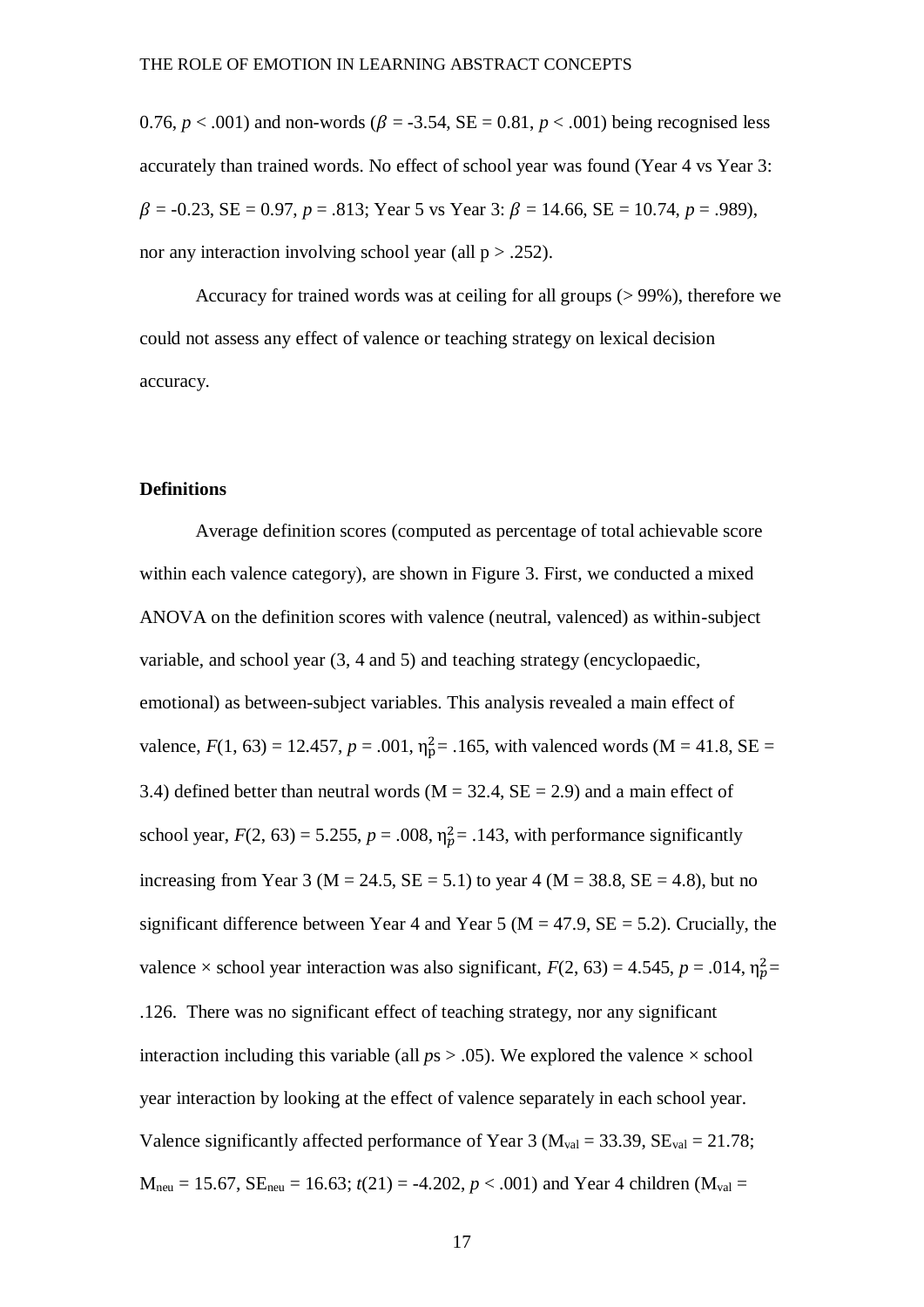44.67,  $SE_{val} = 26.65$ ;  $M_{neu} = 32.52$ ,  $SE_{neu} = 25.48$ ;  $t(24) = -2.415$ ,  $p = .024$ ), but not Year 5 children ( $M_{val} = 47.39$ ,  $SE_{val} = 33.24$ ;  $M_{neu} = 48.62$ ,  $SE_{neu} = 29.67$ ;  $t(21) =$ .295,  $p = .771$ ).

 $\sim$  Please insert Figure 3 about here  $\sim$ 

As children did not all learn the same words, and differences between lists might arise due to additional variables that can affect word's learning, including differences in the sensorimotor properties that can be associated with the words (e.g. *rogue* can be more easily associated with an individual and therefore to some degree of sensorimotor experience, compared to *insight*), we also analysed the data using mixed models. Due to the ordinal nature of the definition scores, we used cumulative link mixed models fitted with the Laplace approximation (CLMM; package 'ordinal'; Christensen, 2015), run in RStudio Version 1.2.1335 (RStudio Team, 2018). As recommended by Barr et al., (2013), we included random intercepts for subjects and items and the random slopes for our effects of interest: valence (by subject) and teaching strategy (by item). We started from a model including the main effects of school year, valence and teaching strategy and the three-way interaction between them, as well as the following continuous predictors: words' AoA (Kuperman et al., 2012), length, CBBC frequency (van Heuven et al., 2014), and sensorimotor strength (a composite measure obtained from ratings for 11 sensorimotor dimensions associated to a word, Lynott et al.,  $2019)^3$ . All continuous predictors were centered on

 $\overline{a}$ 

<sup>3</sup> We did not add vocabulary and non-verbal reasoning scores to the models because they are highly correlated with age (and therefore school year). When added to models testing the effect of valence and strategy separately by school year, vocabulary and non-verbal reasoning are significant predictors of performance only for children in year 4, but the overall results are not affected.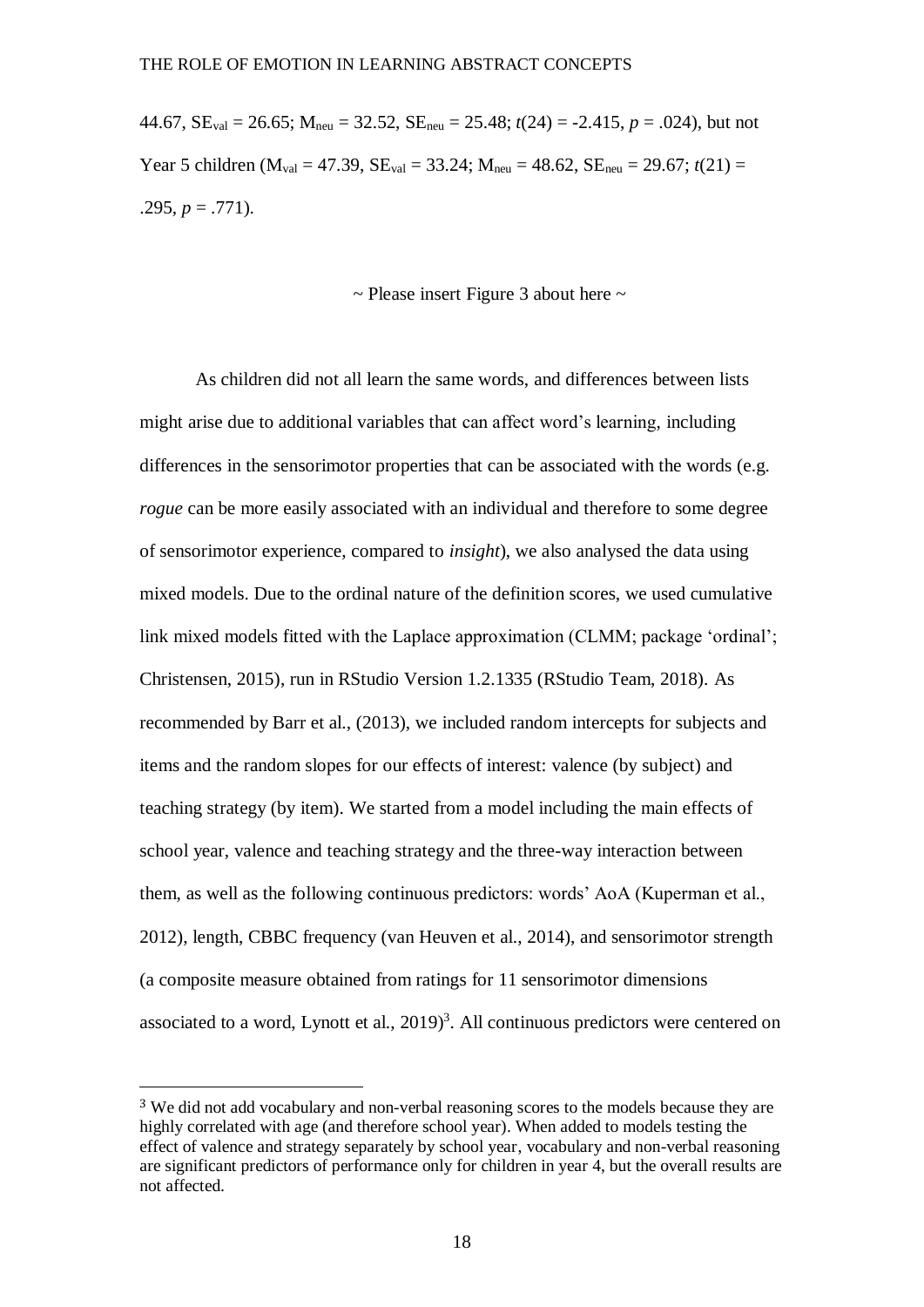the mean. We performed model comparisons using likelihood ratio tests to evaluate the contribution of each factor or interaction. Data and code are available at <https://osf.io/wsk2u/> (Ponari, Norbury & Vigliocco, 2020). The results of these analyses are reported in Table 3; they confirm and extend the results of the ANOVA presented above.

AoA, length and sensorimotor strength were significant predictors of children's performance (i.e. when removed from the full model, the model fit decreased). Dropping the school year  $\times$  valence interaction significantly decreased the fit of the model, however the model fit was not affected by dropping either the school year  $\times$  teaching strategy or the teaching strategy  $\times$  valence interaction. Separate models were fit per each school year to further investigate the school year  $\times$  valence interaction. Removing the effect of valence significantly decreased the model fit in Year 3 and Year 4, but not in Year 5.

 $\sim$  Please insert Table 3 about here  $\sim$ 

#### **Discussion and conclusions**

The purpose of the present study was to test the hypothesis that emotional valence may provide a bootstrapping mechanism for the acquisition of abstract concepts. Ponari et al. (2017) showed (from analysis of adults' age-of-acquisition ratings) that emotionally valenced abstract words are acquired earlier than neutral and that, around the age of 8-9 years old, children are more accurate in processing abstract positive, relative to neutral abstract words. These results are in line with the hypothesis that emotion provides a bootstrapping mechanism for abstract word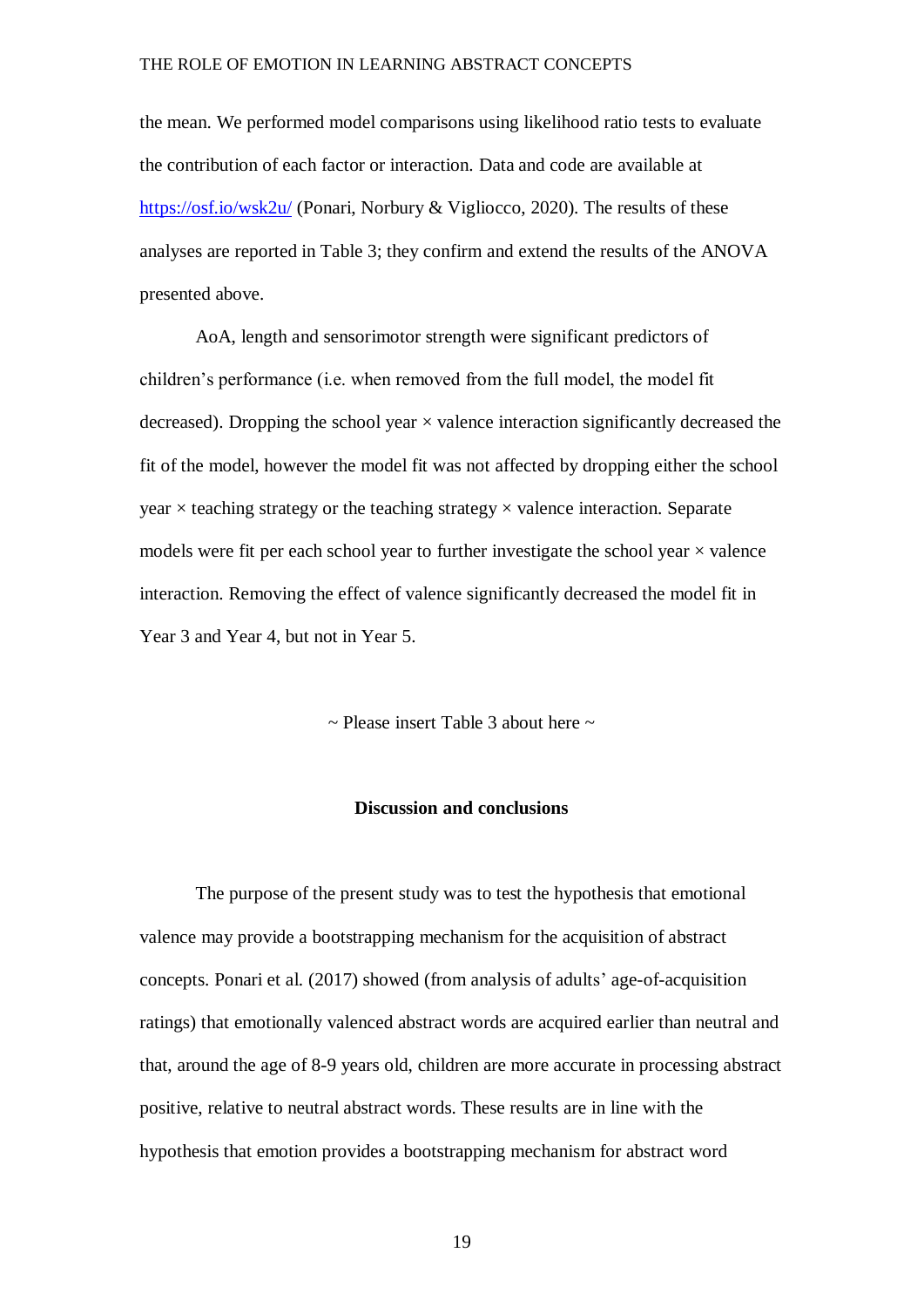learning (Kousta et al., 2011; Ponari et al., 2017), however they are based on adults' ratings of age-of-acquisition and children's *knowledge* of abstract words, thus providing only indirect evidence about how children *learn* these words*.*

Here, we assessed for the first time the role of valence in learning novel abstract words. Emotional information can be intrinsic to the word meaning (as is the case for emotionally valenced words) and can be also provided in the learning context. Our study disentangled these two contributions by manipulating both word valence and context in which the word is learnt (in terms of number of valenced words provided as linguistic context for the word): one group of children were taught valenced (positive and negative) and neutral abstract words using a teaching strategy emphasizing emotional information, while the other group were taught valenced and neutral abstract words in a more neutral context, where the teaching emphasized encyclopaedic information.

The lexical decision task demonstrated that exposure to words in both our teaching strategies was very effective: children in all groups were able to recognize the trained set of words more accurately than non-trained controls, and non-words. In fact, repeated exposure over the 4 sessions was enough to learn the 12 word-forms at ceiling.

In the definitions task - that more directly taps into children's appreciation of the meaning of the words - we found that children could define valenced abstract words better than neutral ones, but crucially this was significant only for children in school year 3 and 4 (corresponding to the age range 7-9 years). The effect of valence was not significant in school year 5 (age 9-10 years). We did not find any effect of teaching context.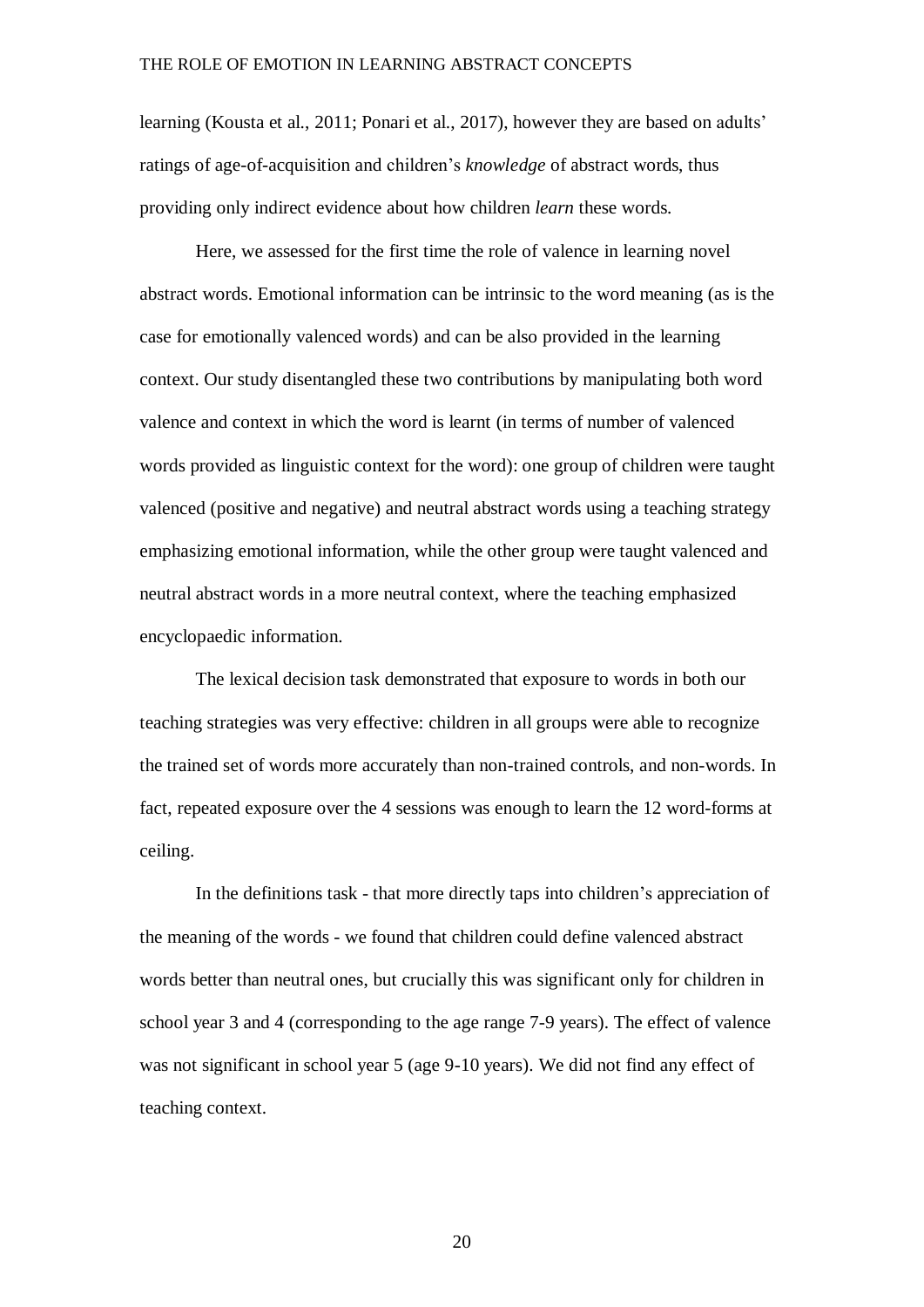#### *The learning advantage of valenced words*

The results concerning the effect of word valence converge with the developmental change observed by Ponari et al. (2017). They suggested that this is likely because by the age of 10, children's linguistic abilities are developed enough to mediate further development of abstract vocabulary. For example, as reading proficiency develops, children are also more likely to acquire new vocabulary from written texts and recover abstract meaning from the surrounding linguistic context, in line with the statistical mechanisms proposed by Distributional Semantics models (e.g (Lenci, 2018). Interestingly, a recent study showed that knowledge of emotion words (representing a subset of abstract valenced words) increases across childhood to plateau at around age 10-11, but the quality of the definitions provided continued to improve until age 18, with young children using more concrete strategies (e.g. referring to physiological markers of the emotions, or concrete situations), and a tendency to use more abstract strategies (e.g. referring to general definitions, causes and characteristics of emotions) that increases with age (Nook et al, 2019). It could be argued that the developmental changes observed by these authors can be accounted for by similar mechanisms as the one proposed by Ponari et al. (2017) and supported by our results: for young children, emotion words are tied to the concrete social context in which they are learnt. For older children, however, the much larger implicit and explicit linguistic experience make it so that concrete affect is not the only aspect of the meaning of these words/concepts.

Research on how children label others' emotions also shows early effects of valence, with young children (around the age of 3.5) only categorizing facial expressions into two groups ("positive" and "negative") and learning to provide more specific emotion labels over the following years (Widen, 2013). Younger children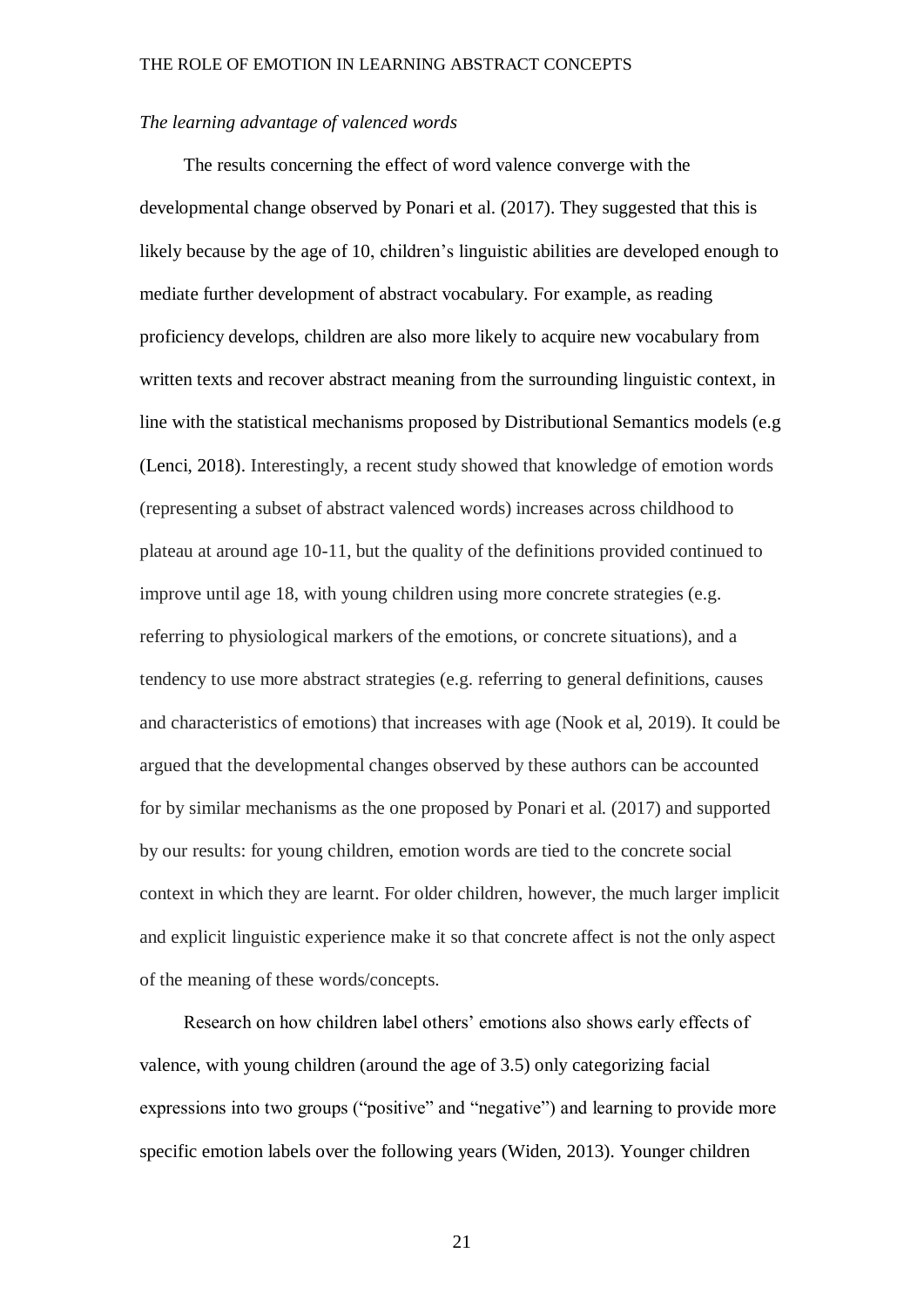also tend to report feeling either positive or negative emotions at any given time and only report experiencing more than one emotion simultaneously from age 8 (Larsen, To, & Fireman, 2007). An investigation of how children represent emotion concepts themselves showed a similar trajectory: children represent emotions primarily in terms of valence, with the multidimensionality of emotion concept representations increases across age (i.e., reflecting the addition of the arousal dimension; Nook, Sasse, Lambert, McLaughlin, & Somerville, 2017). Thus, the finding of a valence effect in our study may simply reflect this strong early focus on valence (positive and negative) across linguistic and non-linguistic domains. Later on, while valence may continue to be an important organizational principle of emotion-related concepts (which are all abstract concepts), other factors (such as linguistic development) would become important leading to more specific conceptual categories for emotions (organized around linguistic labels), as argued by constructivist views of emotion (e.g., Lindqvist, Satpute & Gendron, 2015) and evidenced in studies of emotion concept representation (Nook, Sasse, Lambert, McLaghlin, & Somerville, 2018) and vocabulary development (present results and Ponari et al., 2017).

In agreement with hybrid views of semantics, we see semantic representations as constituted by different types of features, both embodied as well as linguistics (Andrews et al., 2014; Borghi et al., 2017; Barsalou et al., 2018). Different types of concrete and abstract concepts then would differ in the relative weight of any specific type of feature. Our findings that affective features are important for abstract concepts does not imply that there should not be differences in their weighting depending upon the specific meanings (e.g., events vs properties). Although we included in the items both words referring to events (nouns) and properties (adjectives), their distribution was not balanced, precluding us from carrying out analyses to assess such differences.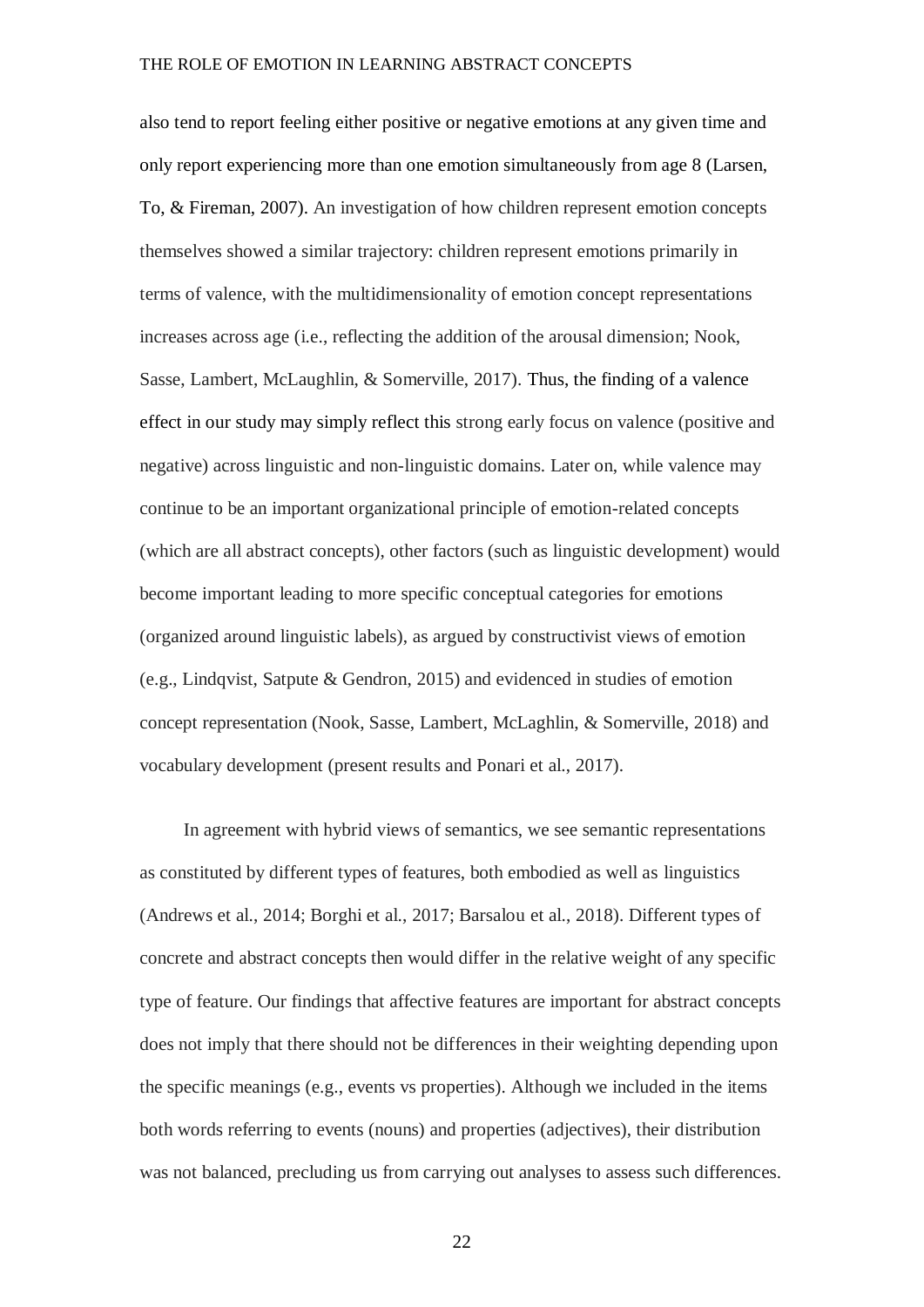Our items also included abstract words that varied in the extent to which they evoke sensorimotor associations (Lynott et al., 2019) and sensorimotor strength was found to be a significant predictor of children's performance, as well as emotional valence. Future studies should further investigate the role of emotional valence in learning and processing abstract words that vary in both grammatical class and levels of sensorimotor associations.

#### *The role of teaching strategy*

While the effect of words' valence was significant, the effect of teaching strategy (emotional vs. encyclopaedic) was not significant in any of the groups. These results suggest that it is emotional information pertaining to the word's meaning that supports abstract words learning, while emotional information in the more global learning context does not further boost learning of valenced abstract words, and it does not provide support to neutral words.

The lack of an effect of learning context might have come about because we only manipulated emotion in the linguistic content that children experienced during the experiment (i.e., presenting children with sentences/stories which included a larger number of words with emotional associations beside the trained words), but we did not manipulate non-verbal cues (e.g., facial expressions, prosody). However, the results suggest that children were able to grasp the intrinsic emotional valence of the words from their definitions, which were also provided linguistically and without manipulation of non-verbal cues. A way to account for the lack of an effect of our teaching strategy is in terms of how strongly the emotional information provided is associated to the word/concept. Valence, as expressed in the definitions, is part of the meaning of the words, while the global learning context is less informative with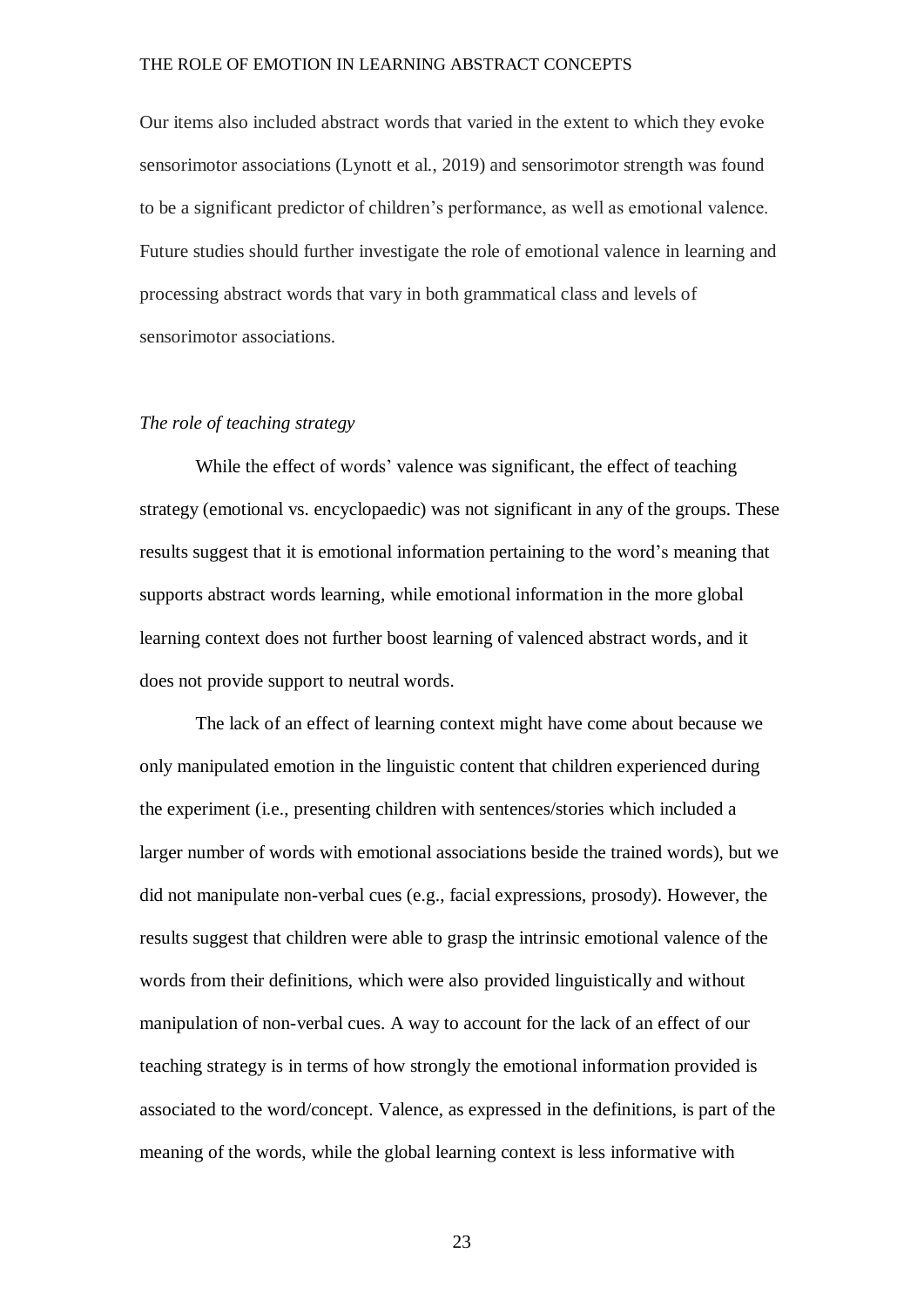regards to the specific meaning of each word as valenced words can be used in neutral contexts and neutral words can be found in valenced contexts. It remains, however, for future research to explore the role of emotional as well as social context (verbal and non-verbal) in situations in which children learn new abstract concepts in an implicit manner, without being provided with definitions of the words.

#### *Conclusions*

To conclude, our results provide novel evidence for the role of emotion in learning abstract context in children up to 8-9 years of age and therefore are in general support for the hypothesis that affect provides a bootstrapping mechanism for the acquisition of abstract concepts. The results, however, are also compatible with a role for language in learning abstract concepts later on, once children have developed sufficient experience to extract abstract meanings (as abstract words are less frequent in the language) from linguistic contexts.

Acknowledgements: This research was supported by a grant from Nuffield Foundation (EDU/40477) to GV and CFN, but the views expressed are those of the authors and not necessarily those of the Foundation.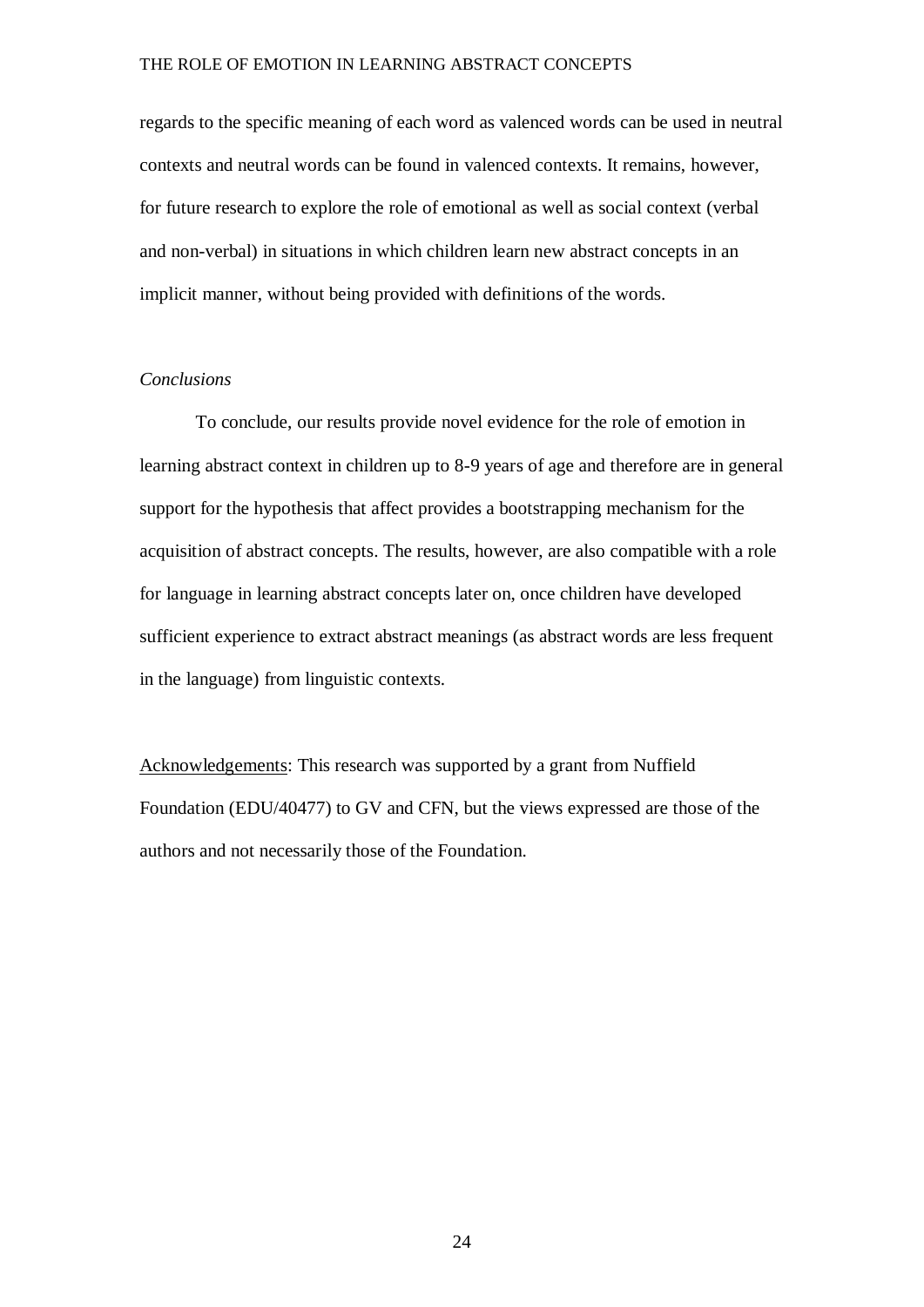#### References

- Andrews, M., Vigliocco, G., & Vinson, D. (2009). Integrating experiential and distributional data to learn semantic representations. *Psychological Review*, *116*(3), 463–498. https://doi.org/10.1037/a0016261
- Baldwin, D. A. (1991). Infants' Contribution to the Achievement of Joint Reference on JSTOR. *Child Development*, *62*(5), 875–890.
- Barr, D. J., Levy, R., Scheepers, C., & Tily, H. J. (2013). Random effects structure for confirmatory hypothesis testing: Keep it maximal. *Journal of Memory and Language*, *68*(3), 255–278.<https://doi.org/10.1016/j.jml.2012.11.001>
- Barsalou, L. W., Dutriaux, L., & Scheepers, C. (n.d.). *Moving beyond the distinction between concrete and abstract concepts*. https://doi.org/10.1098/rstb.2017.0144
- Borghi, A. M., Binkofski, F., Castelfranchi, C., Cimatti, F., Scorolli, C., & Tummolini, L. (2017). The challenge of abstract concepts. *Psychological Bulletin*, *143*(3), 263–292. https://doi.org/10.1037/bul0000089
- Brysbaert, M., Warriner, A. B., & Kuperman, V. (2014). Concreteness ratings for 40 thousand generally known English word lemmas. *Behavior Research Methods*, *46*(3), 904–11.<http://doi.org/10.3758/s13428-013-0403-5>
- Christensen, R. H. B. (2011). *Regression Models for Ordinal Data : Introducing Rpackage ordinal*. *13*(1985), 2800.
- Connell, L., Lynott, D., & Banks, B. (2018). Interoception: The forgotten modality in perceptual grounding of abstract and concrete concepts. *Philosophical*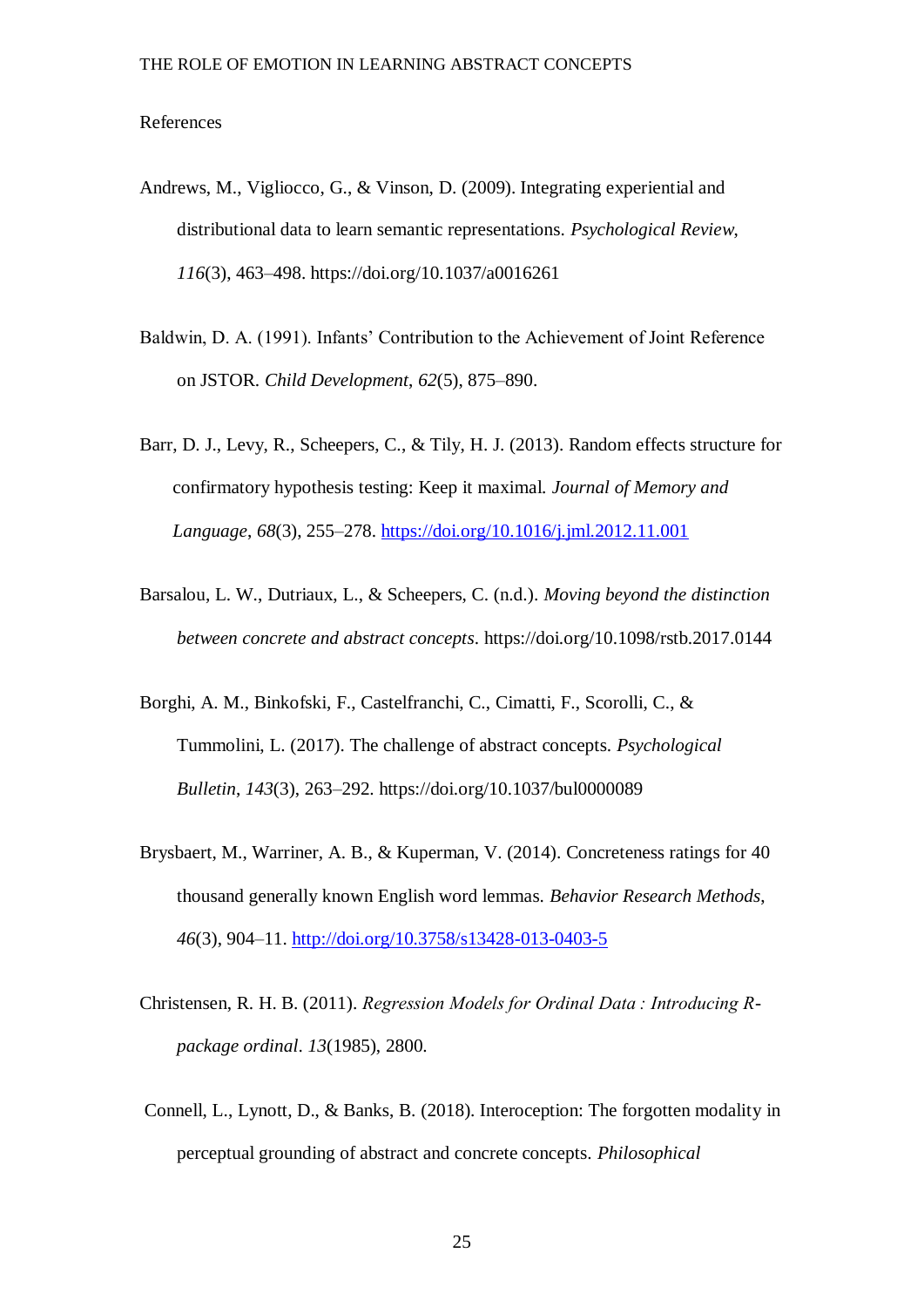*Transactions of the Royal Society B: Biological Sciences*, *373*(1752). https://doi.org/10.1098/rstb.2017.0143

- Crystal D. (2004). *The Cambridge Encyclopedia of the English Language.* Stuttgart: Ernst Klett Sprachen.
- Dunn, L. M., Dunn, L. M., Whetton, C., & Burley, J. (1997). *British Picture Vocabulary Scale, 2nd edition*. Windsor, UK: NFER-Nelson.
- Faul, F., Erdfelder, E., Lang, A.-G., & Buchner, A. (2007). G\*Power 3: A flexible statistical power analysis program for the social, behavioral, and biomedical sciences. *Behavior Research Methods*, *39*, 175-191.
- Gelman, S. A. (2009). Learning from Others: Children's Construction of Concepts. *Annual Review of Psychology*, *60*(1), 115–140. https://doi.org/10.1146/annurev.psych.59.103006.093659
- Gentner, D., & Hoyos, C. (2017). Analogy and Abstraction. *Topics in Cognitive Science*, *9*(3), 672–693. https://doi.org/10.1111/tops.12278
- Gleitman, L. R., Cassidy, K., Nappa, R., Papafragou, A., & Trueswell, J. C. (2005). Hard words. *Language Learning and Development*, *1*(1), 23–64. <http://doi.org/10.1038/sj.bdj.4803768>
- Griffiths, T. L., Steyvers, M., & Tenenbaum, J. B. (2007). Topics in Semantic Representation. https://doi.org/10.1037/0033-295X.114.2.211Kousta, S.-T., Vigliocco, G., Vinson, D. P., Andrews, M., & Del Campo, E. (2011). The representation of abstract words: Why emotion matters. *Journal of Experimental Psychology. General*, *140*(1), 14–34. http://doi.org/10.1037/a0021446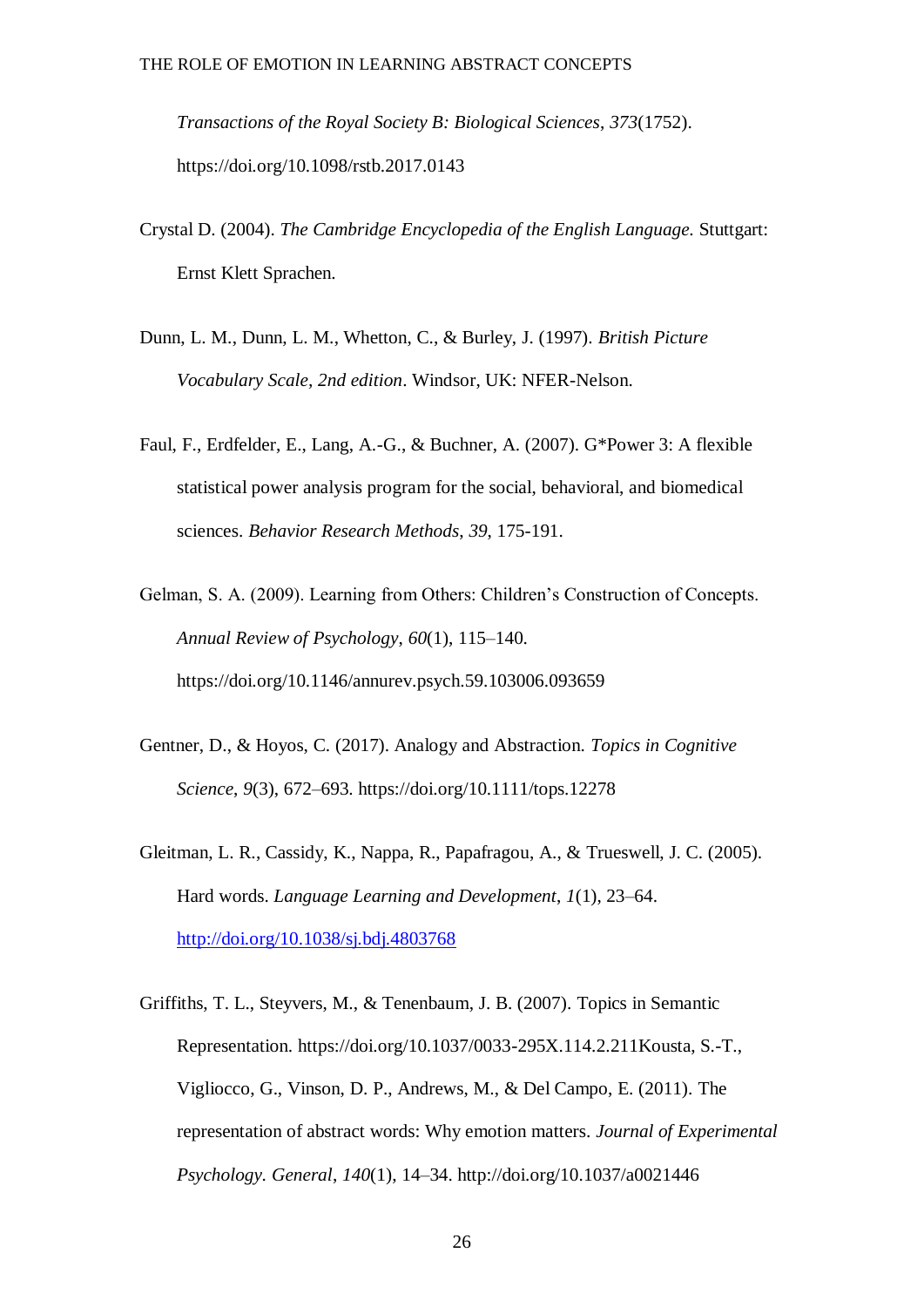- Kuperman, V., Stadthagen-Gonzalez, H., & Brysbaert, M. (2012). Age-of-acquisition ratings for 30,000 English words. *Behavior Research Methods*, *44*(4), 978–90. http://doi.org/10.3758/s13428-012-0210-4
- Kuznetsova, A., Brockoff, P. B., & Christensen, R. H. B. (2016). Tests in Linear Mixed Effects Models. R package lmerTest version 2.0-30. Comprehensive R Archive Network (CRAN). Retrieved from [https://cran.r](https://cran.r-project.org/web/packages/lmerTest/index.html)[project.org/web/packages/lmerTest/index.html](https://cran.r-project.org/web/packages/lmerTest/index.html)
- Lakoff, G., & Johnson, M. (1980). *Metaphors We Live by*. Chicago: University of Chicago Press.
- Landauer, T. K., & Dutnais, S. T. (1997). A solution to Plato's problem: The latent semantic analysis theory of acquisition, induction, and representation of knowledge. *Psychological Review*, *104*(2), 211–240.
- Larsen, J. T., To, Y. M., Fireman, G. (2007). Children's Understanding and Experience of Mixed Emotions. *Psychol Sci, 18*(2), 186-91. DOI: 10.1111/j.1467-9280.2007.01870.x
- Lenci, A. (2018). Distributional Models of Word Meaning. *Annual Review of Linguistics*, *4*(1), 151–171. https://doi.org/10.1146/annurev-linguistics-030514- 125254
- Lindquist, K. A., Satpute, A. B., Gendron, M. (2015). Does Language Do More Than Communicate Emotion? *Current Directions in Psychological Science, 24*(2), 99- 108. DOI: 10.1177/0963721414553440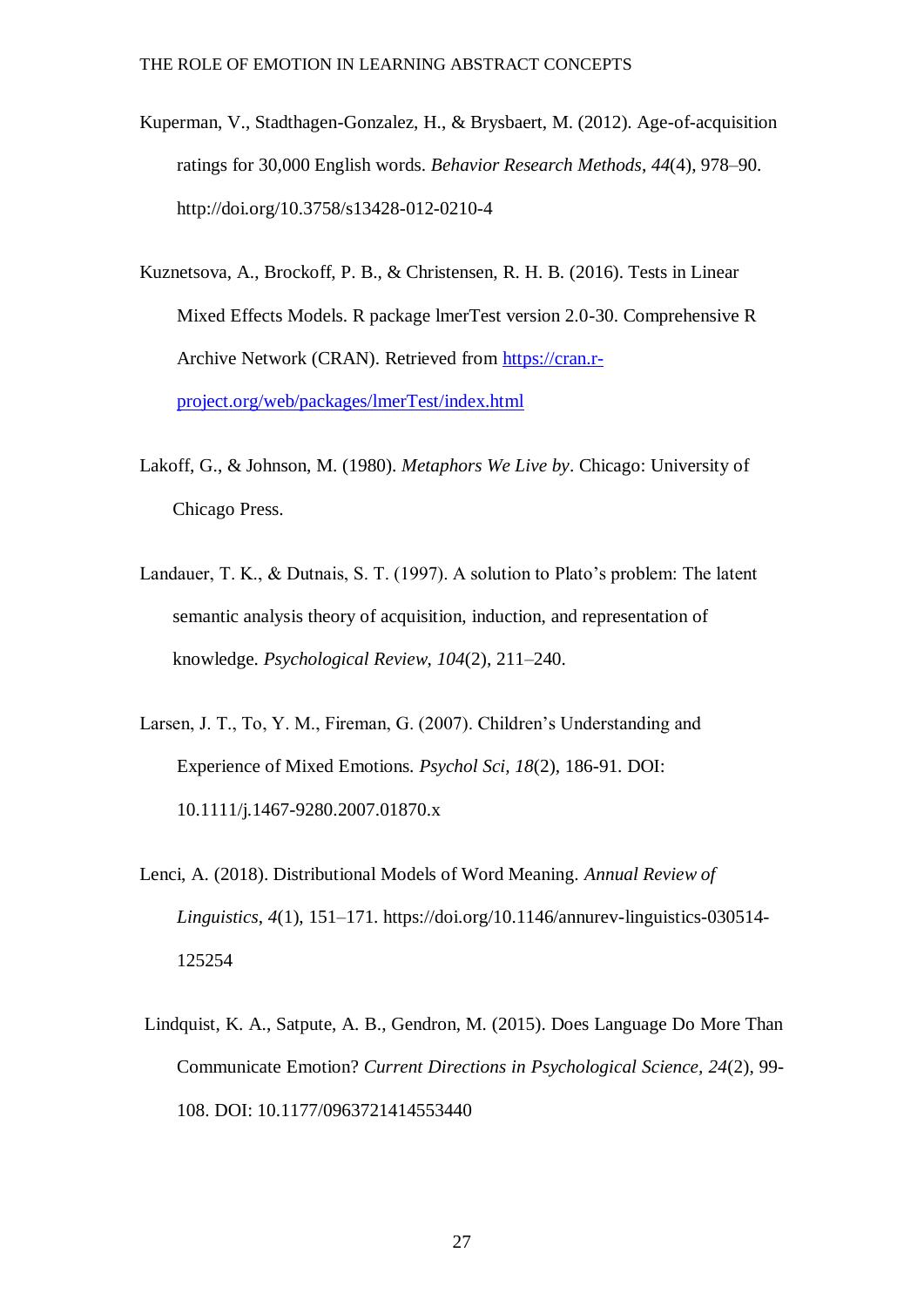- Lynott, D., Connell, L., Brysbaert, M., Brand, J., & Carney, J. (2019). The Lancaster Sensorimotor Norms: multidimensional measures of perceptual and action strength for 40,000 English words. *Behavior Research Methods*, 1–21. https://doi.org/10.3758/s13428-019-01316-z
- Morse, A. F., Benitez, V. L., Belpaeme, T., Cangelosi, A., & Smith, L. B. (2015). Posture Affects How Robots and Infants Map Words to Objects. *PLOS ONE*, *10*(3), e0116012.<http://doi.org/10.1371/journal.pone.0116012>
- Nook, E. C., Sasse, S. F., Lambert, H. K., McLaughlin, K. A., & Somerville, L. H. (2017). Increasing verbal knowledge mediates development of multidimensional emotion representations. *Nature Human Behaviour, 1*(12), 881.
- Nook, E. C., Sasse, S. F., Lambert, H. K., McLaughlin, K. A., & Somerville, L. H. (2018). The Nonlinear Development of Emotion Differentiation: Granular Emotional Experience Is Low in Adolescence. *Psychological Science, 29*(8), 1346-1357.<https://doi.org/10.1177/0956797618773357>
- Paivio, A. (1971). *Imagery and Verbal Processes*. New York: Holt, Rinehart and Winston. (Republished in 1979 – Hillsdale, NJ: Erlbaum.)
- Paivio, A. (1986). *Mental Representations: A Dual Coding Approach*. New York: Oxford University Press.
- Papafragou, A., Cassidy, K., & Gleitman, L. (2007). When we think about thinking: The acquisition of belief verbs. *Cognition*, *105*(1), 125–165. <https://doi.org/10.1016/j.cognition.2006.09.008>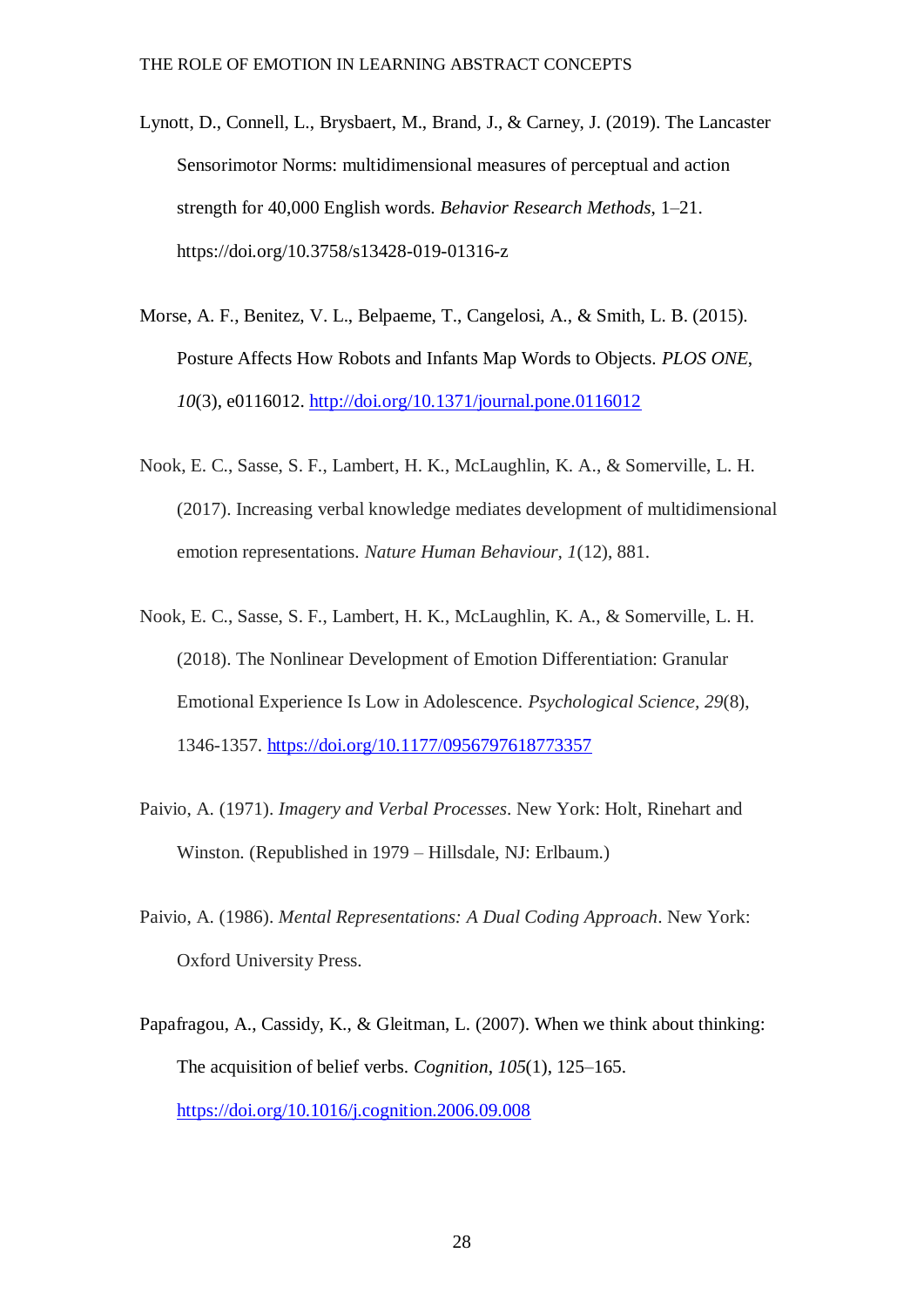- Peterson, C. C., & Siegal, M. (1998). Changing focus on the representational mind: Deaf, autistic and normal children's concepts of false photos, false drawings and false beliefs. *British Journal of Developmental Psychology*, *16*(3), 301–320. <https://doi.org/10.1111/j.2044-835X.1998.tb00754.x>
- Ponari, M., Norbury, C. F., Rotaru, A., Lenci, A., & Vigliocco, G. (2018). Learning abstract words and concepts: Insights from developmental language disorder. *Philosophical Transactions of the Royal Society B: Biological Sciences*, *373*(1752). https://doi.org/10.1098/rstb.2017.0140
- Ponari, M., Norbury, C. F., & Vigliocco, G. (2017). Acquisition of abstract concepts is influenced by emotional valence. *Developmental Science*, *21*(2), e12549. <https://doi.org/10.1111/desc.12549>
- Ponari, M., Norbury, C., & Vigliocco, G. (2020, May 22). The role of emotional valence in learning novel abstract concepts. Retrieved from osf.io/wsk2u
- Recchia, G., & Jones, M. N. (2012). The semantic richness of abstract concepts. *Frontiers in Human Neuroscience*, *6*, 315. https://doi.org/10.3389/fnhum.2012.00315
- RStudio Team (2018). RStudio: Integrated Development for R. RStudio, Inc., Boston, MA URL [http://www.rstudio.com/.](http://www.rstudio.com/)
- Sabsevitz, D. S., Medler, D. A., Seidenberg, M., & Binder, J. R. (2005). Modulation of the semantic system by word imageability. *NeuroImage*, *27*(1), 188–200. https://doi.org/10.1016/j.neuroimage.2005.04.012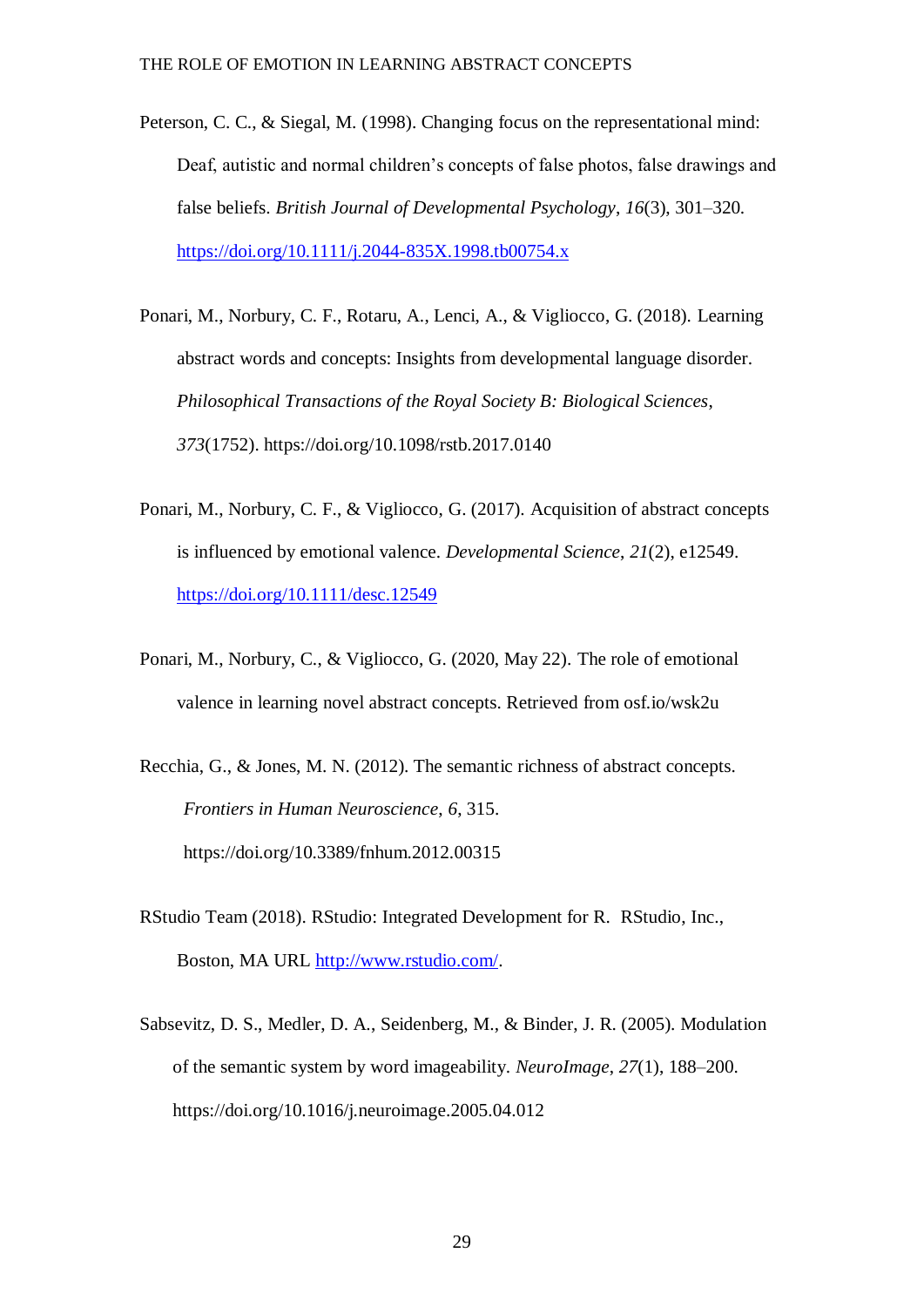Schwanenflugel, P. J. (1991). Why are abstract concepts hard to understand? In P. J. Schwanenflugel (Ed.), *The psychology of word meanings* (pp. 223–250). Hillsdale, NJ, England: Lawrence Erlbaum Associates.

Shablack, H., Becker, M., & Lindquist, K. A. (2019). How Do Children Learn Novel Emotion Words? A Study of Emotion Concept Acquisition in Preschoolers. *Journal of Experimental Psychology: General*. https://doi.org/10.1037/xge0000727

- Tomasello, M. (2000). The Social-Pragmatic Theory Of Word Learning. *Pragmatics*, Vol. 10.
- van Heuven, W. J. B., Mandera, P., Keuleers, E., & Brysbaert, M. (2014). SUBTLEX-UK: a new and improved word frequency database for British English. *Quarterly Journal of Experimental Psychology (2006)*, *67*(6), 1176–90. http://doi.org/10.1080/17470218.2013.850521
- Vigliocco, G., Kousta, S.-T., Della Rosa, P. A., Vinson, D. P., Tettamanti, M., Devlin, J. T., & Cappa, S. F. (2014). The neural representation of abstract words: the role of emotion. *Cerebral Cortex (New York, N.Y. : 1991)*, *24*(7), 1767–77. <http://doi.org/10.1093/cercor/bht025>
- Vigliocco, G., Meteyard, L., Andrews, M., & Kousta, S. (2009). Toward a theory of semantic representation. *Language and Cognition*, *1*(2), 219–247. https://doi.org/10.1515/langcog.2009.011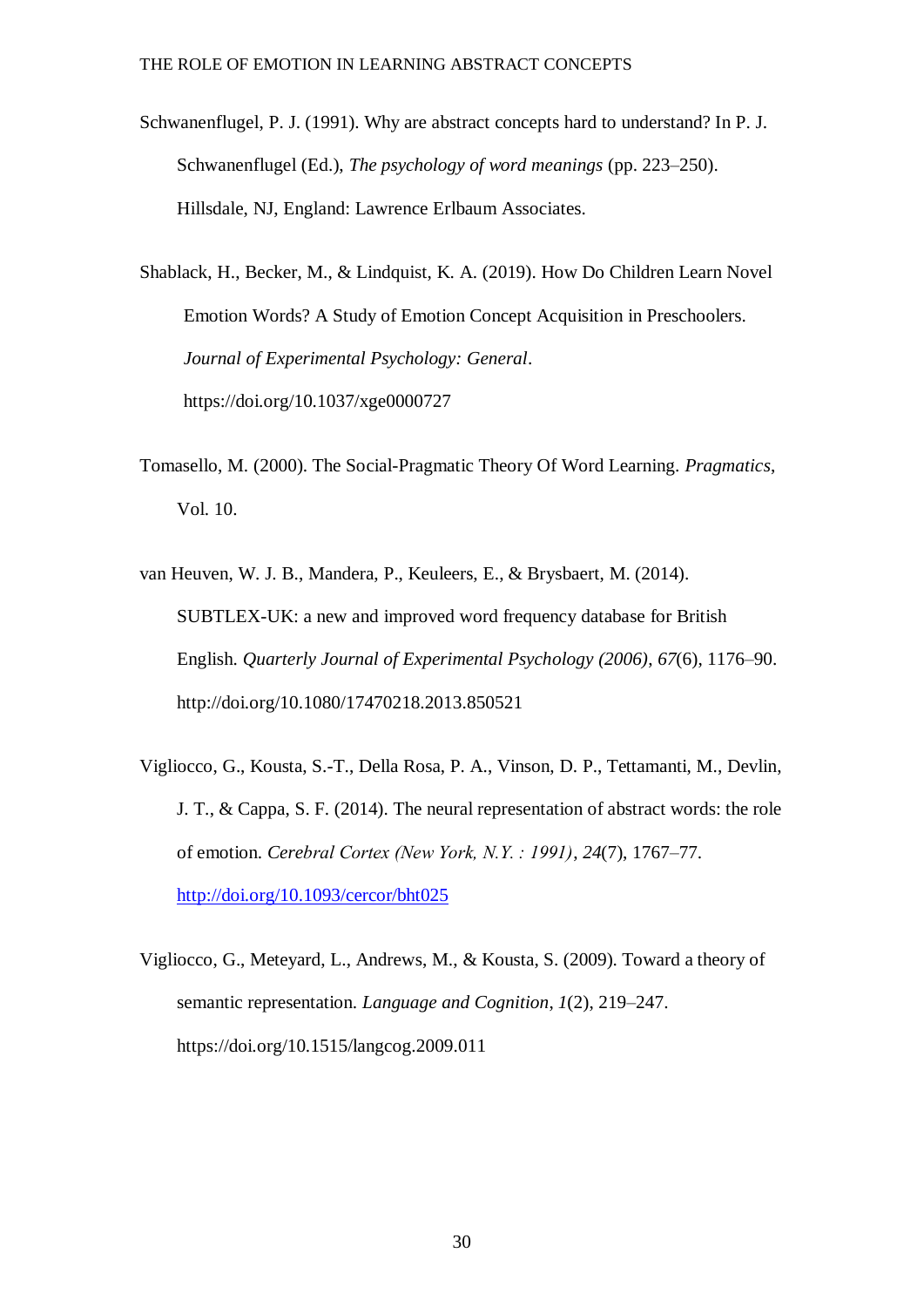- Warriner, A. B., Kuperman, V., & Brysbaert, M. (2013). Norms of valence, arousal, and dominance for 13,915 English lemmas. *Behavior Research Methods*, *45*, 1191–207. http://doi.org/10.3758/s13428-012-0314-x
- Wechsler, D. (1999). *Wechsler Abbreviated Scale of Intelligence (WASI) - Subject Baseline*. New York, NY: The Psychological Corporation: Harcourt Brace & Company.
- Wechsler, D. (2014). *Wechsler intelligence scale for children-fifth edition.* Bloomington, MN: Pearson.
- Widen, S. C. (2013). Children's Interpretation of Facial Expressions: The Long Path from Valence-Based to Specific Discrete Categories. *Emotion Review, 5*(1), 72- 77.<https://doi.org/10.1177/1754073912451492>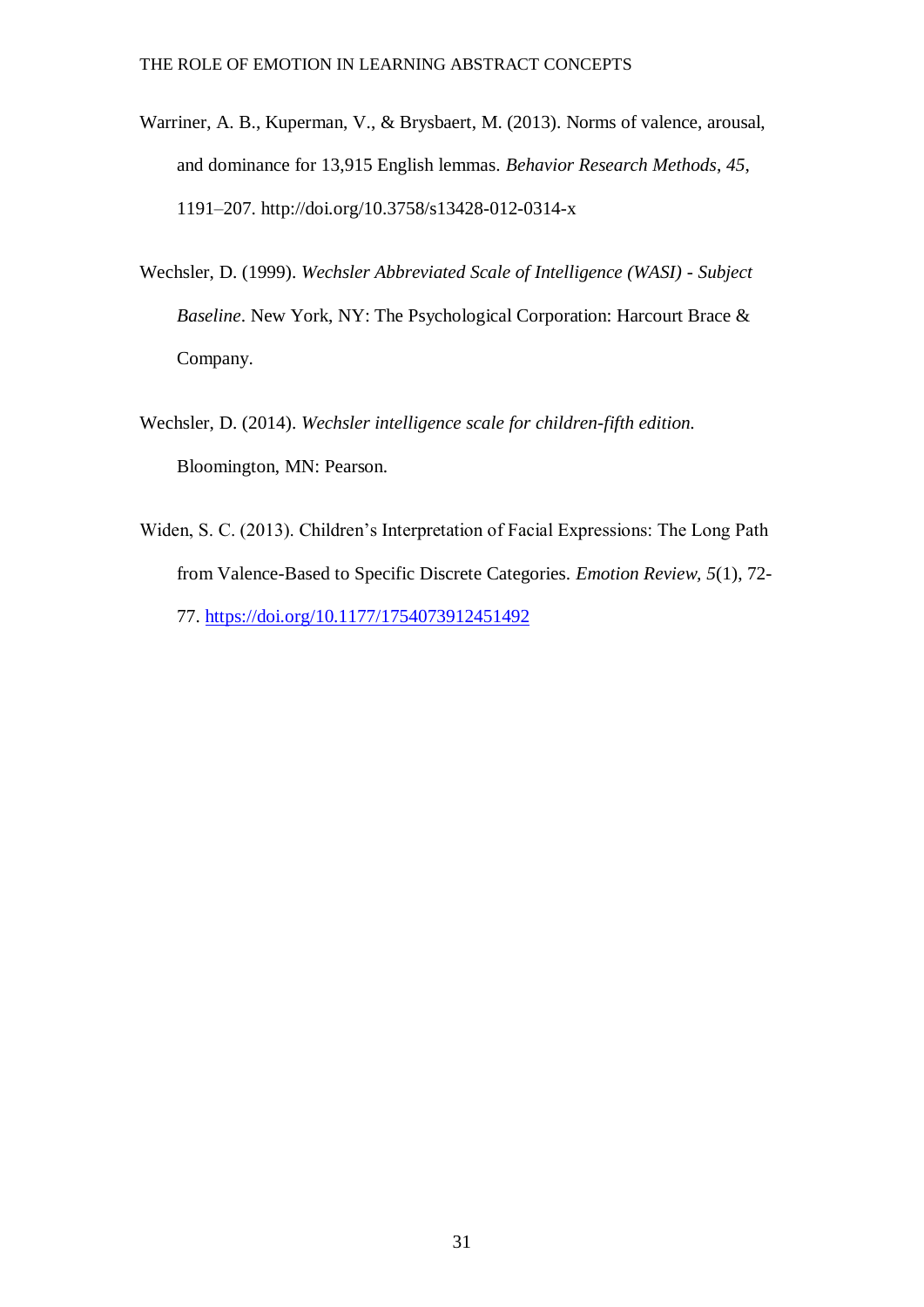| Strategy/<br>School year | $\mathbf N$ | Male/<br>Female | Mean Age        | Matrix<br>Reasoning | <b>BPVS</b>       |
|--------------------------|-------------|-----------------|-----------------|---------------------|-------------------|
| <b>Emotional</b>         | 35          | 21/14           | 9.35<br>(0.86)  | 19.34<br>(5.98)     | 117.69<br>(14.44) |
| 3                        | 11          | 7/4             | 8.32<br>(0.28)  | 15.18<br>(5.19)     | 109.82<br>(13.46) |
| $\overline{4}$           | 12          | 7/5             | 9.33<br>(0.28)  | 22.58<br>(2.73)     | 117<br>(8.87)     |
| 5                        | 12          | 7/5             | 10.32<br>(0.30) | 19.92<br>(6.76)     | 125.59<br>(15.64) |
| Encyclopaedic            | 34          | 18/16           | 9.34<br>(0.84)  | 18.55<br>(6.63)     | 122.26<br>(12.52) |
| 3                        | 11          | 6/5             | 8.39<br>(0.35)  | 18<br>(7.01)        | 116.36<br>(12.35) |
| $\overline{4}$           | 13          | 7/6             | 9.38<br>(0.29)  | 16<br>(5.75)        | 122.85<br>(13.22) |
| 5                        | 10          | 5/5             | 10.35<br>(0.35) | 22.5<br>(5.35)      | 128<br>(8.18)     |

Table 1. Participants' age, gender and performance on standard tests of non-verbal reasoning and vocabulary.

Note: Standard deviations appear in parentheses below means.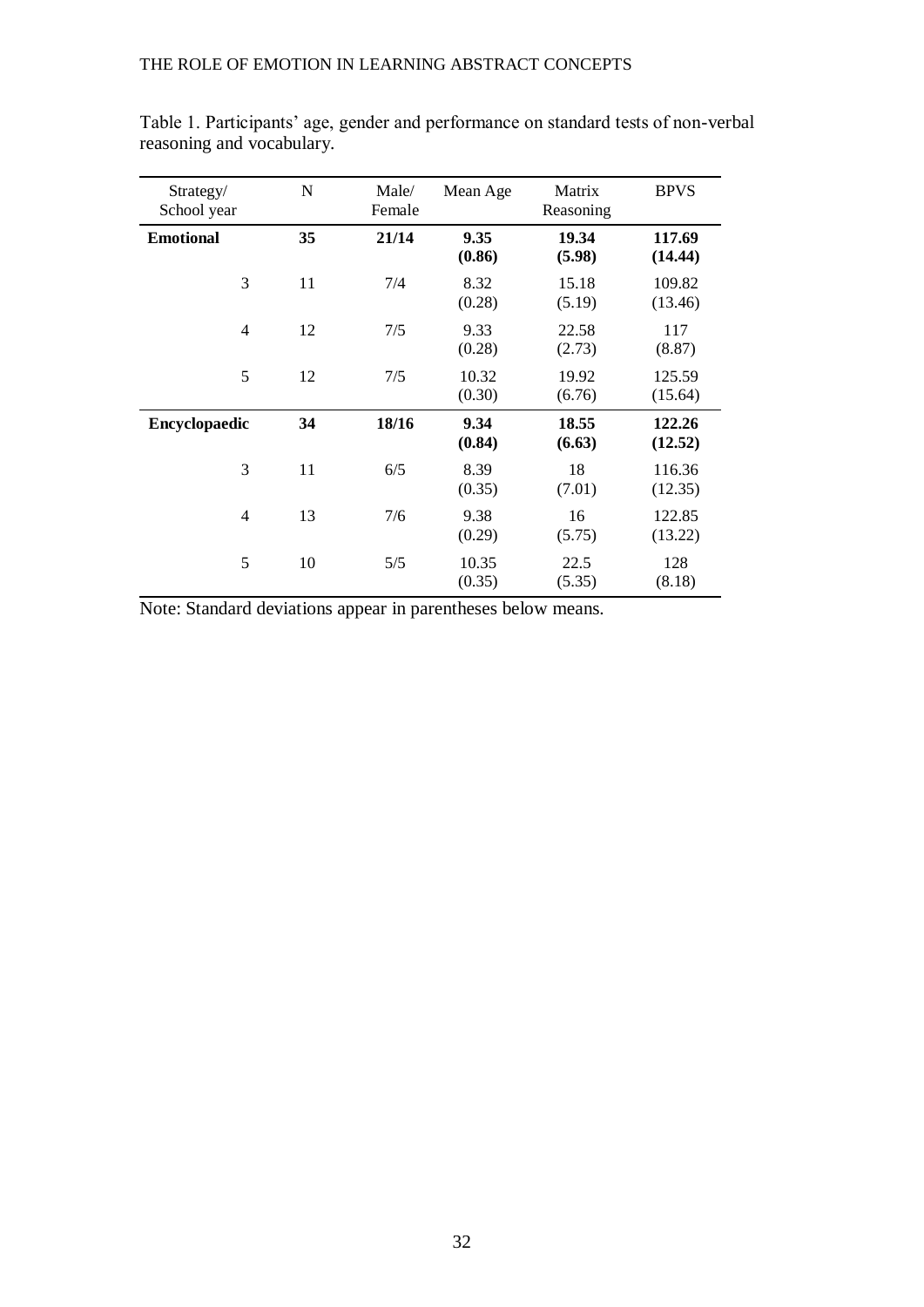|                                                      | Valence category |                |          |              |
|------------------------------------------------------|------------------|----------------|----------|--------------|
| Variable                                             | Emotional        | Neutral        | t(22)    | p            |
| Concreteness <sup>a</sup>                            | 2.00<br>(0.2)    | 2.14<br>(0.3)  | 1.211    | 0.239        |
| Length (n. of letters)                               | 6.00<br>(0.9)    | 6.00<br>(0.9)  | 0.000    | $\mathbf{1}$ |
| Valence                                              | 4.89<br>(1.6)    | 4.97<br>(1.7)  | 0.754    | 0.466        |
| $\overline{\phantom{a}}$ distance from<br>neutrality | 1.27<br>(0.35)   | 0.25<br>(0.14) | $-9.190$ | < 0.001      |
| Age of Acquisition <sup>c</sup>                      | 11.75<br>(1.0)   | 12.05<br>(1.5) | 0.586    | 0.564        |
| $CBBC$ frequency <sup>d</sup>                        | 3.15<br>(0.6)    | 2.90<br>(0.6)  | $-1.037$ | 0.311        |

### Table 2. Lexical and sublexical characteristics of stimuli.

Note. Standard deviations appear in parentheses below means. a. Brysbaert et al., 2014; b. Warriner et al., 2013; c. Kuperman et al., 2012; d. Van Heuven et al., 2014.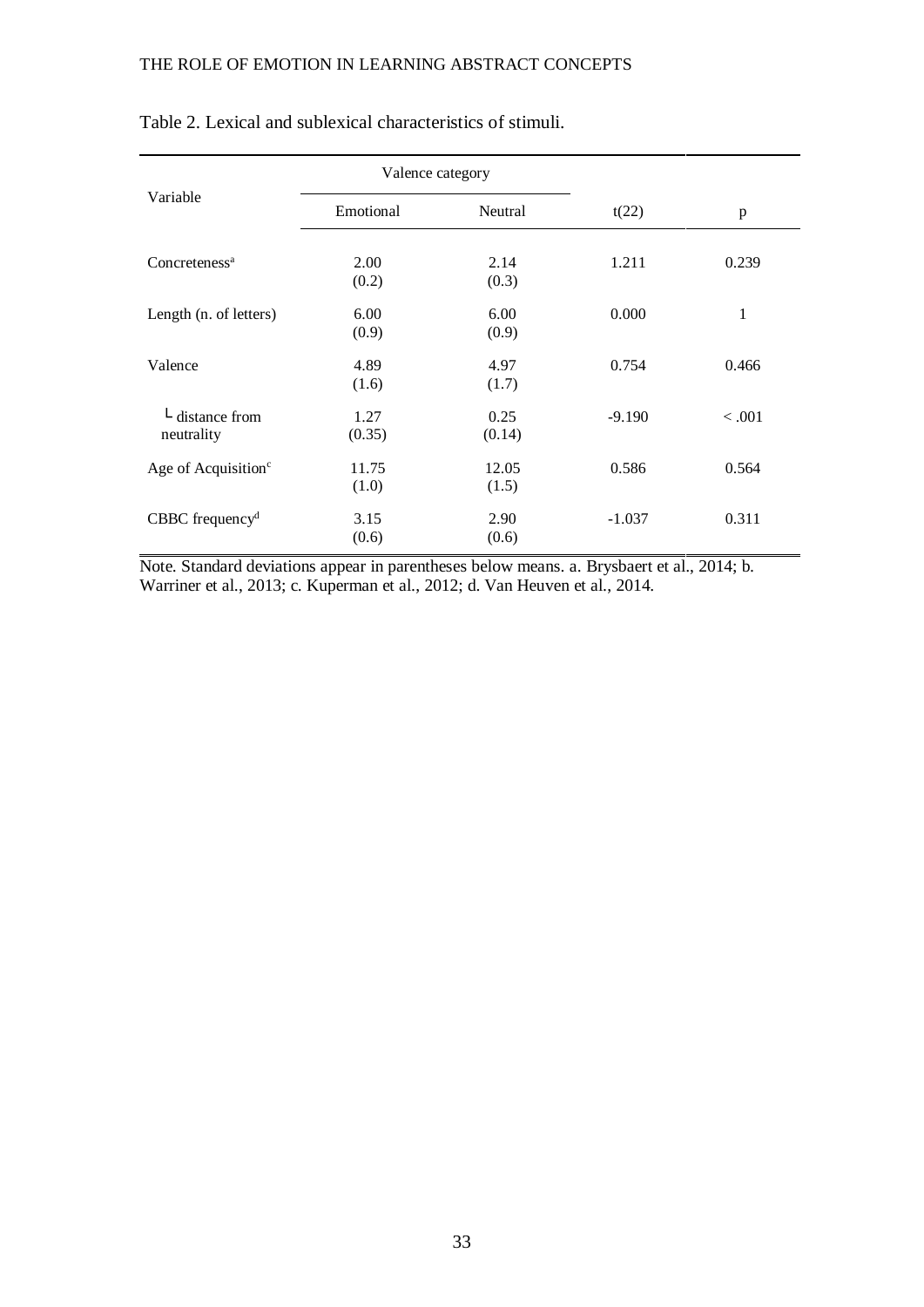|                                                                                                     |                         | <b>Model comparison statistics</b> |             |         |
|-----------------------------------------------------------------------------------------------------|-------------------------|------------------------------------|-------------|---------|
| <b>Models</b>                                                                                       | <b>Effect</b><br>tested | $AIC$ _diff                        | LogLik_diff | p       |
| Reference model:<br>Year:Strategy:Valence + $a$ oa + len + sens + freq                              |                         |                                    |             |         |
| Reduced models:<br>Year:Strategy:Valence + len + sens + freq                                        | aoa                     | $-3.83$                            | 2.92        | $.016*$ |
| Year:Strategy:Valence + aoa + sens + freq                                                           | len                     | $-6.38$                            | 4.19        | $.004*$ |
| Year:Strategy:Valence + $a$ oa + len + freq                                                         | sens                    | $-2.95$                            | 2.47        | $.026*$ |
| Year:Strategy:Valence + $a$ oa + $len$ + sens                                                       | freq                    | $-0.69$                            | 1.34        | .101    |
| Year:Strategy + Year:Valence + Strategy:Valence +<br>$a$ oa + len + sens + freq                     | 3-way<br>inter.         | 3.02                               | 0.49        | .613    |
| Reference model:<br>Year:Strategy + Year:Valence + Strategy:Valence +<br>$a$ oa + len + sens + freq |                         |                                    |             |         |
| Reduced models:<br>Year: Valence + Strategy: Valence + $a$ oa + $len$ + sens<br>$+$ freq            | Year x<br>Strategy      | 3.83                               | 0.09        | .917    |
| Year:Strategy + Strategy:Valence + $a$ oa + len + sens<br>$+$ freq                                  | Year x<br>Valence       | $-3.75$                            | 3.87        | $.021*$ |
| Year:Strategy + Year:Valence + $a$ oa + len + sens +<br>freq                                        | Strategy x<br>Valence   | 1.75                               | 0.12        | .620    |
| Year 3                                                                                              |                         |                                    |             |         |
| Reference model: Strategy + Valence + $a$ oa + $len$ +<br>$sens + freq$                             |                         |                                    |             |         |
| Reduced models:<br>Valence + $a$ oa + $len$ + $sens$ + freq                                         | Strategy                | 1.95                               | 0.02        | .825    |
| $Strategy + aoa + len + sens + freq$                                                                | Valence                 | $-5.18$                            | 3.59        | $.007*$ |
| Year 4                                                                                              |                         |                                    |             |         |
| Reference model: Strategy + Valence + $a$ oa + $len$ +<br>$sens + freq$                             |                         |                                    |             |         |
| Reduced models:<br>Valence + $a$ oa + $len$ + $sens$ + freq                                         | Strategy                | 1.93                               | 0.03        | .792    |
| $Strategy + aoa + len + sens + freq$                                                                | Valence                 | $-3.71$                            | 2.86        | $.017*$ |

## Table 3. Results of the cumulative link mixed model analyses of the definition scores.

**Year 5**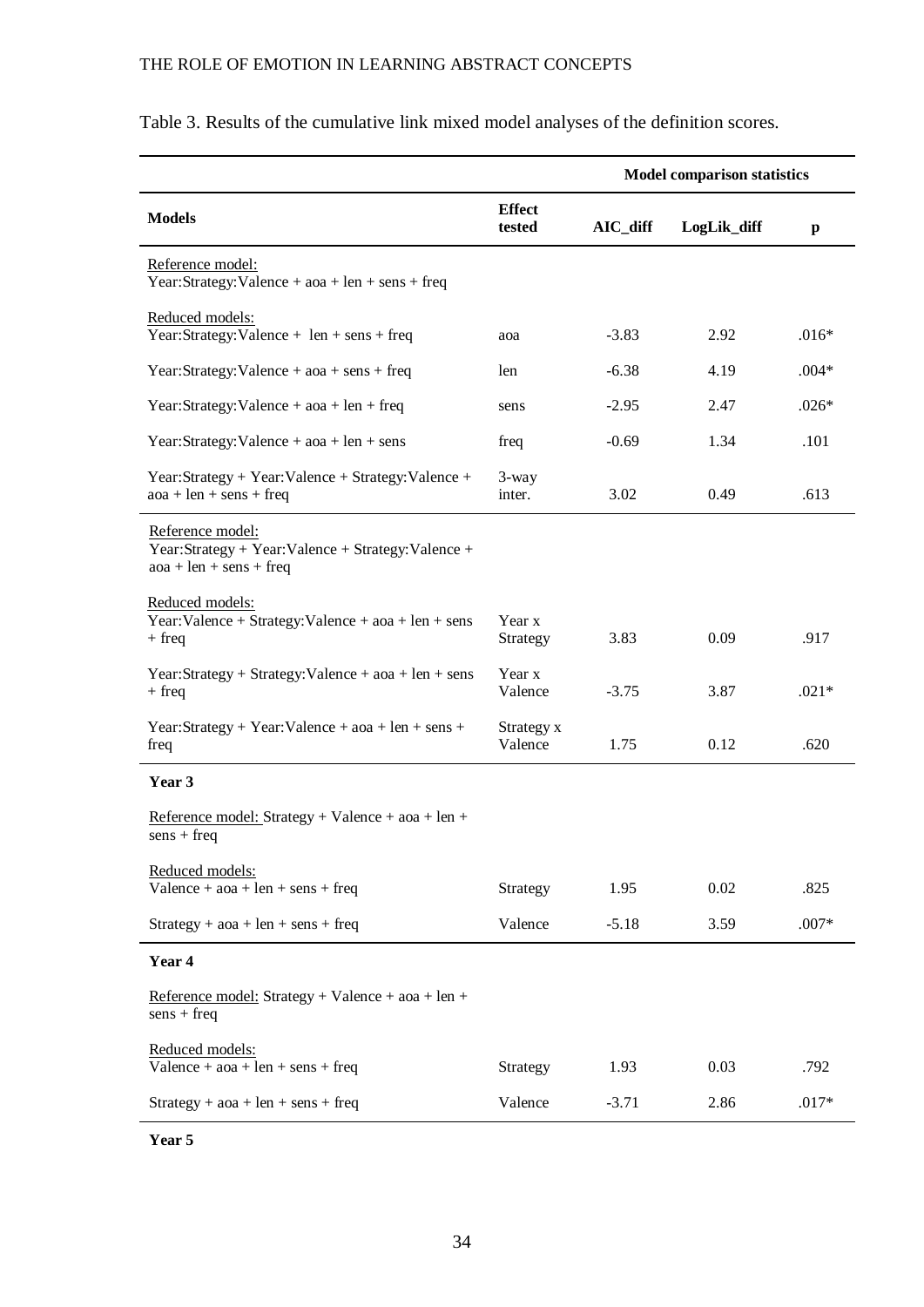| Reference model: Strategy + Valence + $a$ oa + len +<br>$sens + freq$     |          |      |      |      |
|---------------------------------------------------------------------------|----------|------|------|------|
| Reduced models:<br>Valence + $\alpha$ oa + $\alpha$ + $\gamma$ ens + freq | Strategy | 1.89 | 0.53 | .744 |
| $Strategy + aoa + len + sens + freq$                                      | Valence  | 1.98 | 0.01 | .893 |

 $a$ oa = Age of Acquisition; len = length; sens = sensorimotor strength; freq = frequency; AIC\_diff = reference model AIC–reduced model AIC (negative values indicate the reference model is better fit); LogLik\_diff = reference model Log Likelihood–reduced model Log Likelihood (positive values indicate the reference model is better fit); asterisks indicate significant p values.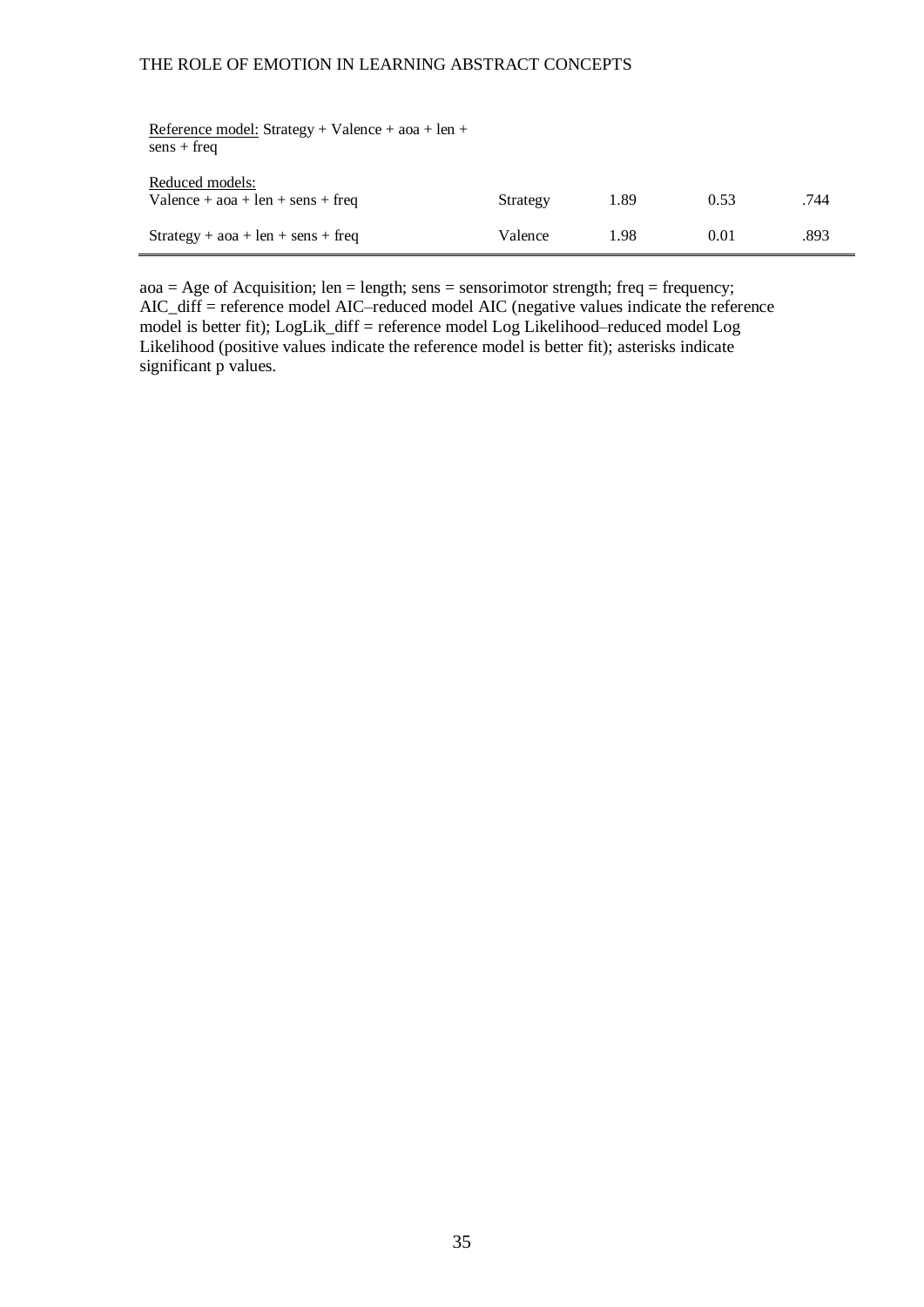

Figure 1. Summary of the procedure with examples of (a) definitions; (b) sentences; and (c) mind maps. (b) and (c) in this example refer to the Emotional strategy.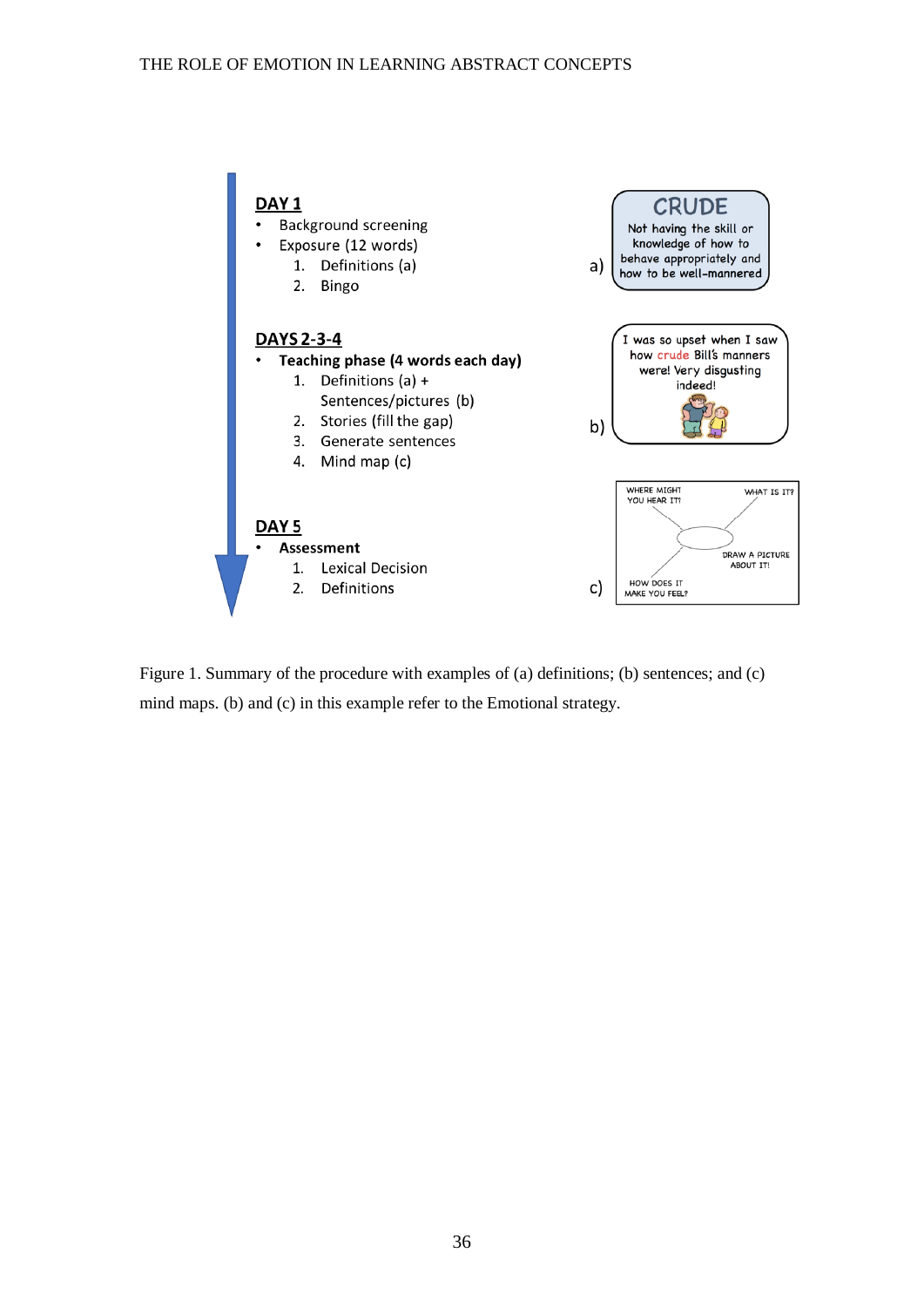

Figure 2. Accuracy (proportion correct) at the lexical decision task for children in Year 3, Year 4 and Year 5 at the lexical decision task as a function of word-type and teaching strategy. Means and confidence intervals have been computed from a model including the three-way interaction between school year, word-type and teaching strategy (only fitted for illustrative purposes). Error bars represent 95% confidence intervals based on fixed effects uncertainty and random effects variance.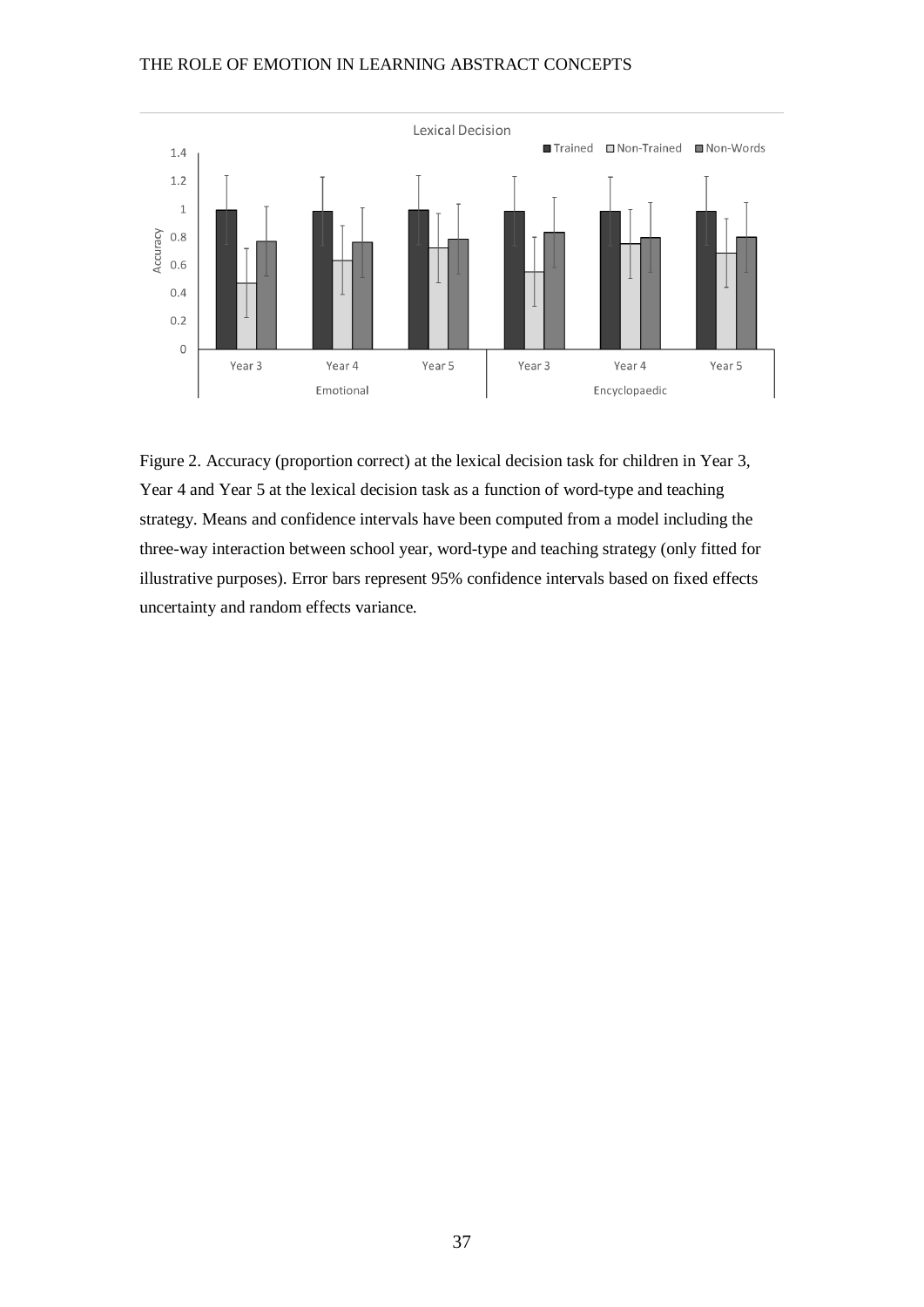

Figure 3. Average total definition score of children in Year 3, Year 4 and Year 5 as a function of valence and teaching strategy. Error bars represent standard deviations.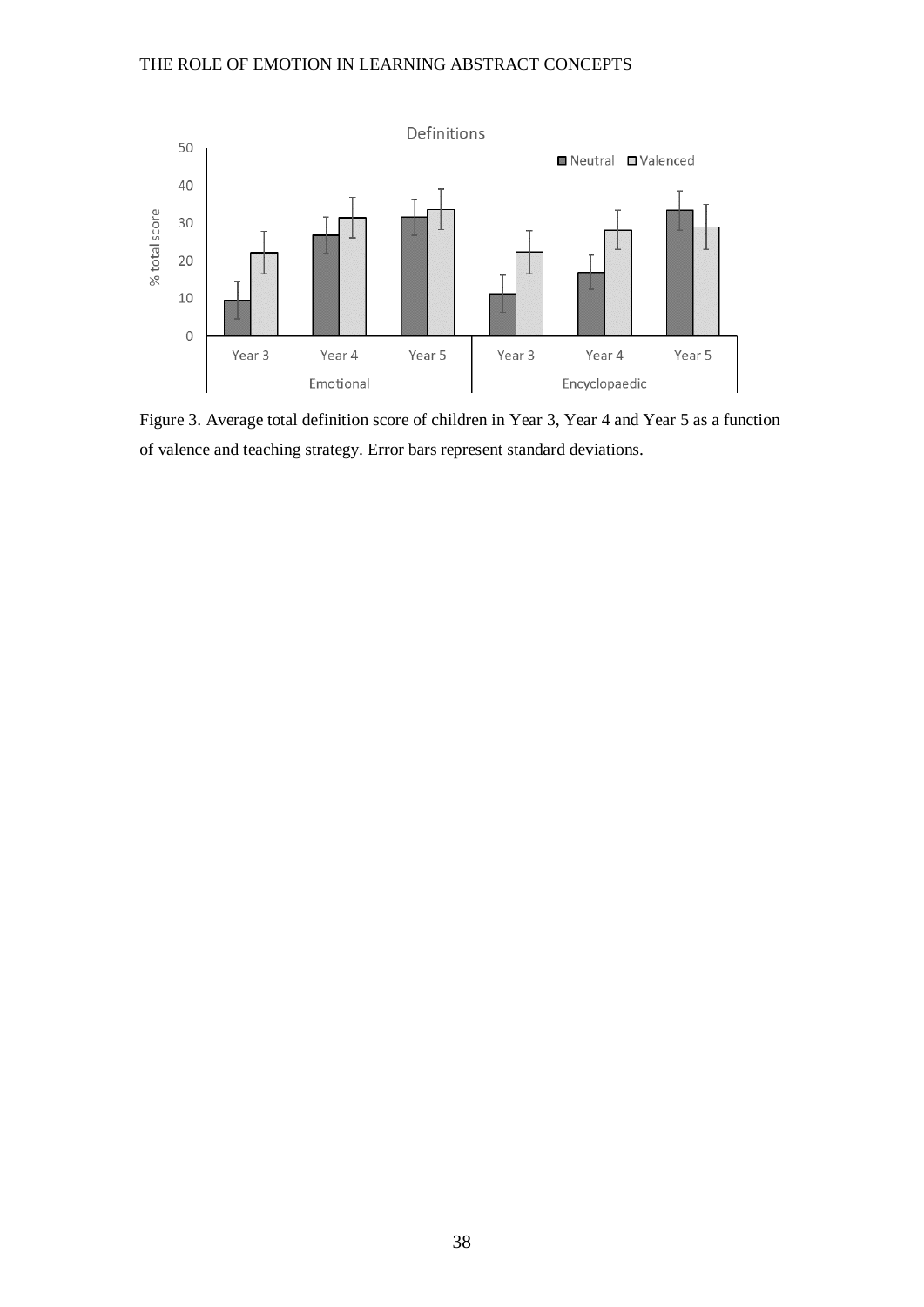## Appendix A

|           | <b>WORD</b> | <b>VALENCE*</b> | <b>DEFINITION</b>                                                                             |
|-----------|-------------|-----------------|-----------------------------------------------------------------------------------------------|
|           | tyranny     | 3.19            | Situation in which a single person rules the family/company/country in a cruel and brutal way |
|           | crude       | 3.24            | Not having the skill or knowledge of how to behave appropriately and how to be well-mannered  |
|           | adverse     | 3.68            | Something that is unpleasant or harmful                                                       |
|           | covert      | 3.79            | Something secret and hidden away                                                              |
|           | rogue       | 3.89            | A person who is dishonest or mean                                                             |
|           | liable      | 4.00            | To be held responsible for something (especially legal)                                       |
|           | tactic      | 5.70            | A strategy used to achieve a goal, for example in playing chess or football                   |
| EMOTIONAL | morale      | 5.95            | When a person or a group feels enthusiastic and confident                                     |
|           | genre       | 6.00            | A specific type of writing, film, or music                                                    |
|           | karma       | 6.28            | The idea that what will happen to you in the future depends on what you have done in the past |
|           | ambient     | 6.33            | Surrounding environment like lighting and décor of a room                                     |
|           | insight     | 6.76            | The ability to get a deep understanding of something or someone                               |
|           | output      | 4.85            | The amount of something produced by a person, machine, company                                |
|           | status      | 4.89            | A person's social position or rank in comparison with that of other people in the group.      |
|           | proxy       | 4.95            | A person who is allowed to act for another person: a substitute.                              |
|           | reform      | 5.05            | To change something like a law in order to make it better                                     |
|           | dynasty     | 5.16            | Series of people from the same family who play an important role in business or politics      |
|           | analogy     | 5.24            | To find similarities between two different things                                             |
| NEUTRAL   | trend       | 5.33            | A general direction in which something is developing or changing                              |
|           | lucid       | 5.35            | Something that is very clear and easy to understand                                           |
|           | ethnic      | 5.36            | Describing a group of people who have the same race, country and culture                      |
|           | paradox     | 5.4             | A person or thing that seems to combine opposite features or qualities                        |
|           | basis       | 5.42            | Something (like an idea) from which another thing develops or can develop                     |
|           | premise     | 5.43            | A statement that describes the starting point of an argument or negotiation                   |
| $+ T$ $+$ |             |                 | 1.0010                                                                                        |

\* Valence ratings from Warriner et al. 2013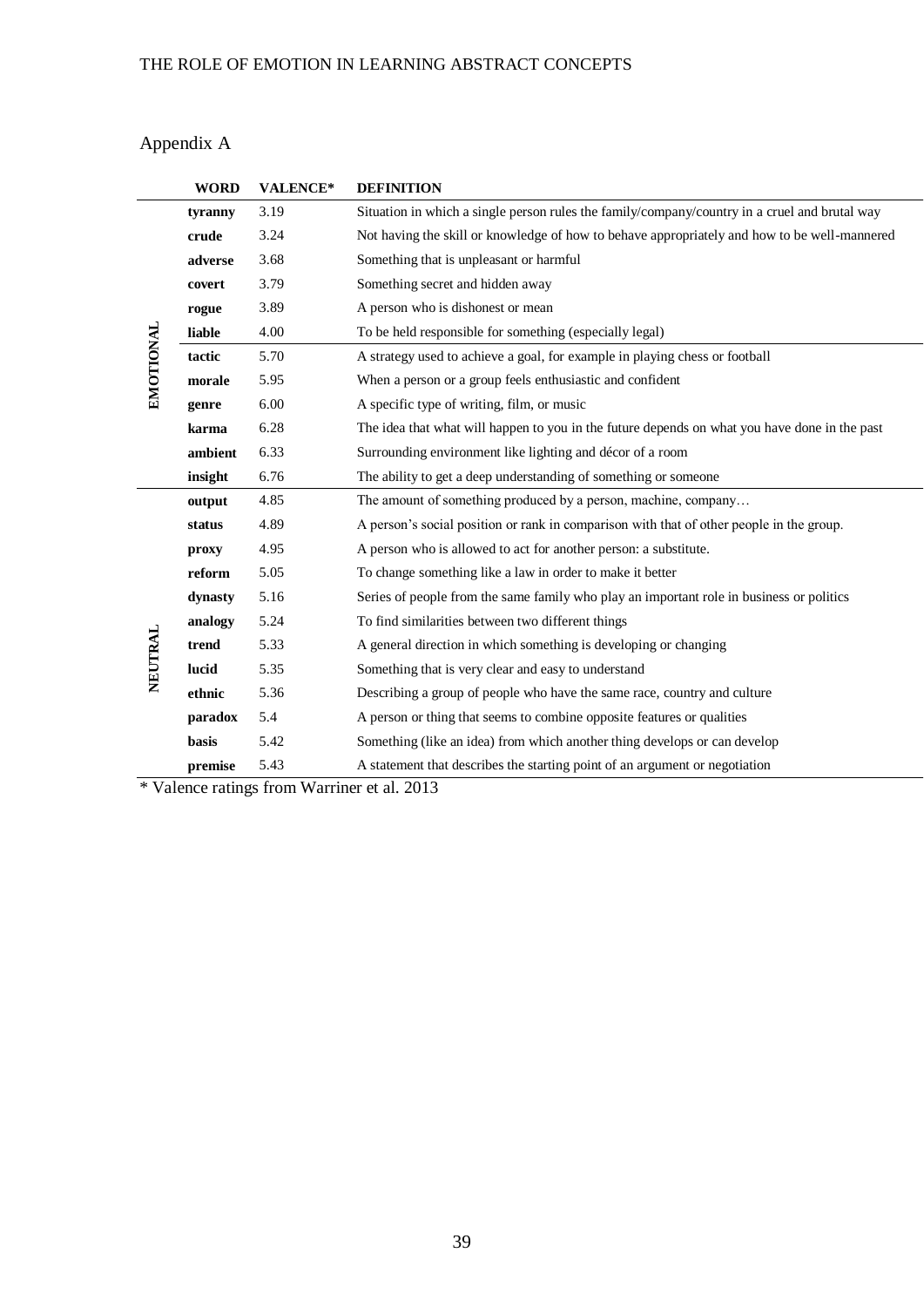## Appendix B

Examples of sentences used for the words TREND and REFORM in the Emotional

| Word          | <b>Emotional</b>                                                                                                                                                                                    | <b>Encyclopaedic</b>                                                                                                                                                                                |  |
|---------------|-----------------------------------------------------------------------------------------------------------------------------------------------------------------------------------------------------|-----------------------------------------------------------------------------------------------------------------------------------------------------------------------------------------------------|--|
| <b>Trend</b>  | The <i>trend</i> toward playing games on the<br>iPad or Nintendo is fantastic! I love my<br>iPad, but nobody likes PCs anymore, they<br>are not trendy.                                             | It is clear that today the <i>trend</i> is toward<br>playing games on the iPad or Nintendo. The<br>PC is not trendy anymore.                                                                        |  |
| <b>Reform</b> | I am extremely cross about the<br>government's planned <i>reform</i> of the health<br>service, which is hugely unpopular. The<br>change will make health care worse and<br>many people will suffer. | I read an article about the government's<br>planned <i>reform</i> of the health service, which<br>will take place next year. They are often<br>changing things and many people will<br>change jobs. |  |

and the Encyclopaedic strategies.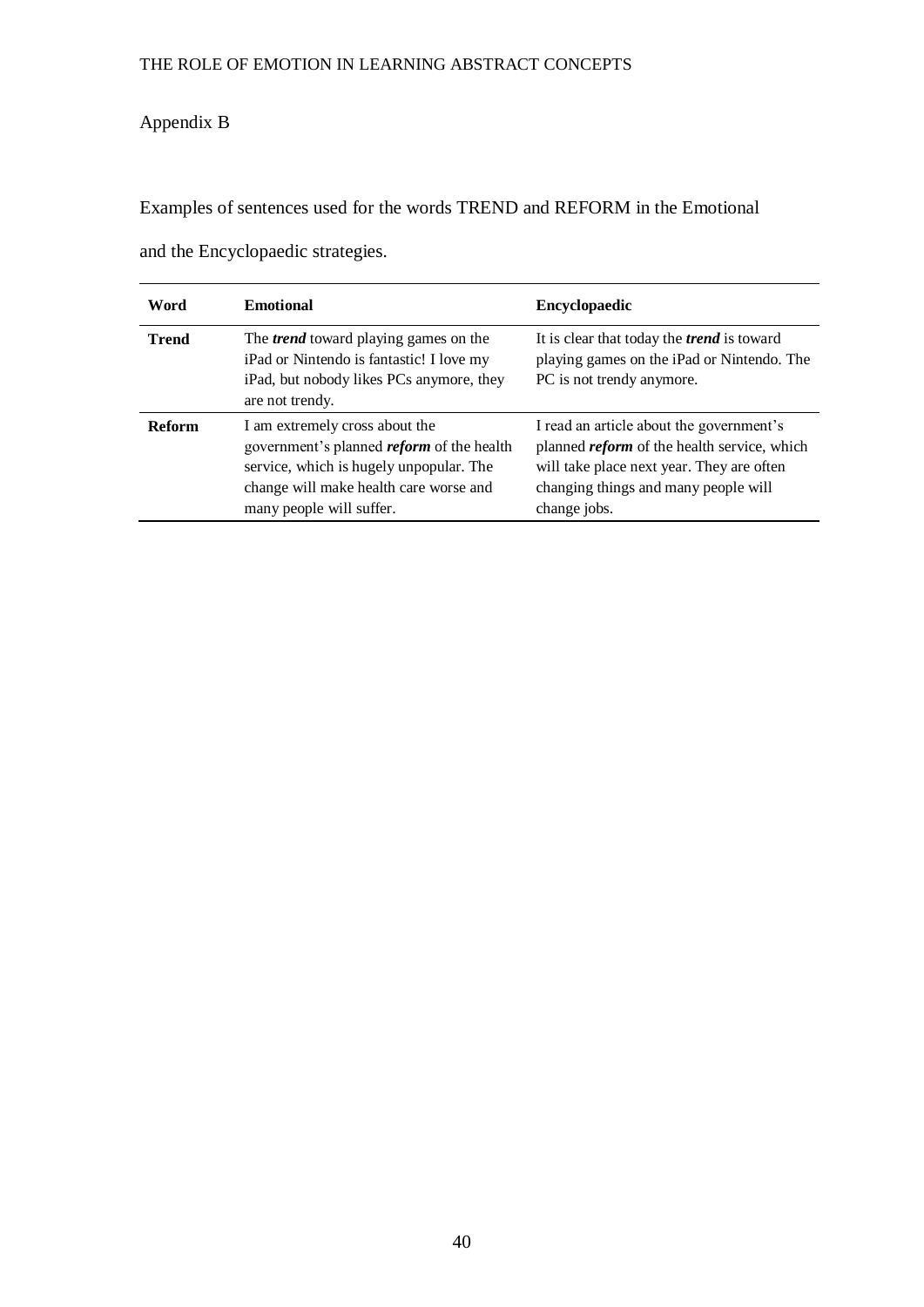#### Appendix C

Six emotional and six encyclopaedic stories were created, each containing the 4 target words taught on each day. Valence of the stories and valence of the words were orthogonally manipulated, so that valenced words (as well as neutral) could be embedded in neutral stories, and neutral words (as well as valenced) could be embedded in valenced stories. This manipulation allowed us tease apart the independent contribution of word's valence and teaching strategy.

**Examples of stories used for the emotional and the encyclopaedic strategies for the words GENRE, INSIGHT, LUCID and TREND can be found below.**

50 adults rated the emotional versions and 50 adults rated the neutral versions

independently on how easy to understand the stories were, on a 1 to 7 scale where  $1 =$ 

| Words        | <b>Emotional</b>                                               | <b>Encyclopaedic</b>                                |
|--------------|----------------------------------------------------------------|-----------------------------------------------------|
| Genre.       | Tom loves to read many fiction                                 | Tom reads a large variety of fiction                |
| Insight,     | $\angle$ [GENRE] so that he has $\angle$ [INSIGHT              | [GENRE] so that he has _ <i>[INSIGHT</i> ]_ into    |
| Lucid,       | into many exciting characters and their                        | many kinds of characters and their complex          |
| <b>Trend</b> | thrilling lives. He loves reading more when                    | lives. He reads more when the author's              |
|              | the author's writing is $[LUCID]$ and easy                     | writing is $\frac{fLUCID}{I}$ and flowing. There is |
|              | to follow and makes him feel happy. There                      | a <i>[TREND]</i> for students to read fewer         |
|              | is a <i>[TREND]</i> for students to read fewer                 | books now because of television and                 |
|              | books now because of television and                            | computers, which is typical. But Tom finds          |
|              | computers, which is really sad. But Tom                        | reading very easy and makes sure he reads           |
|              | finds reading very pleasant and makes sure                     | every night before he goes to sleep.                |
|              | he reads every night before he goes to                         |                                                     |
|              | sleep.                                                         |                                                     |
| 1.00         | 1.00<br>$\overline{\phantom{a}}$<br>$\sim$ $\sim$<br>$\ddotsc$ | $\alpha$ 1 $\alpha$                                 |

'very difficult' and  $7 =$  'very easy'. The two different versions of each story were

rated as equally easy to understand (emotional stories  $M = 6.02$ ,  $SD = 0.75$ ; neutral stories  $M = 6.11$ ,  $SD = 0.82$ ;  $t(49) = 0.569$ ,  $p = .572$ ).

The emotional and neutral versions of each story differed in terms of valence: considering all the content words in the stories, average hedonic valence (distance